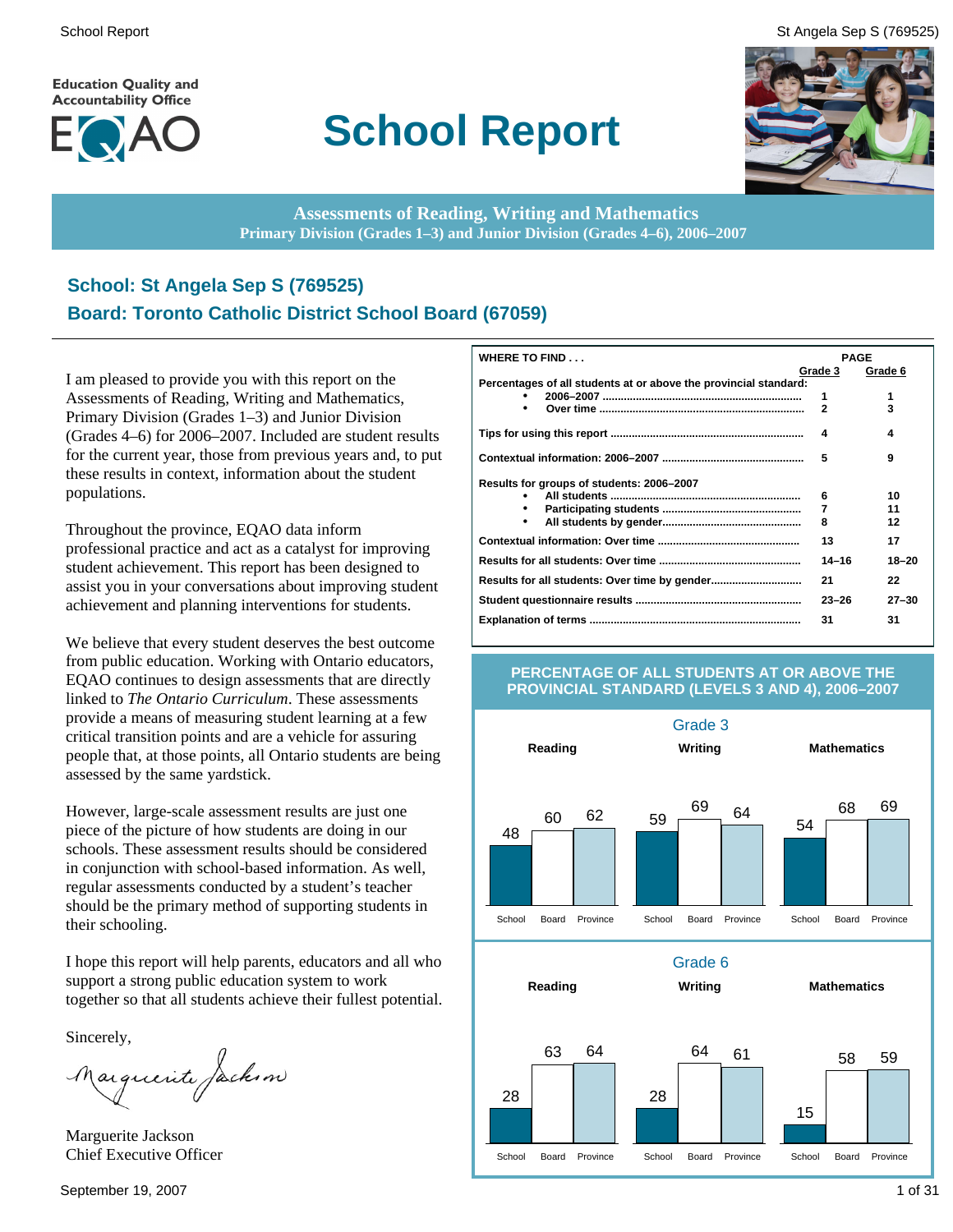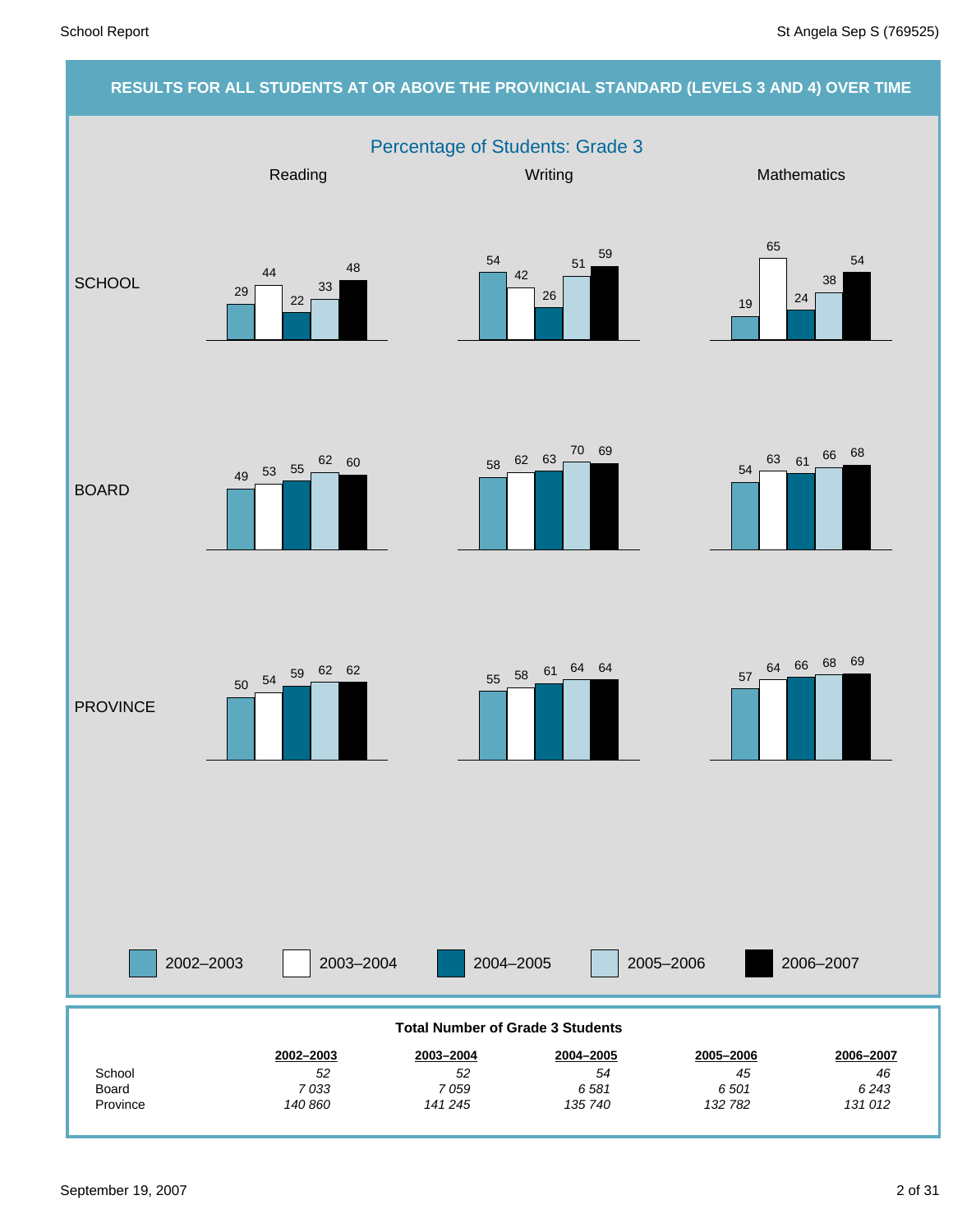### **RESULTS FOR ALL STUDENTS AT OR ABOVE THE PROVINCIAL STANDARD (LEVELS 3 AND 4) OVER TIME** Percentage of Students: Grade 6 2002–2003 2003–2004 2004–2005 2005–2006 Reading Mathematics **Mathematics** Mathematics **Mathematics SCHOOL** BOARD **PROVINCE** 2006-2007 *145 901 7 061 46* **2006–2007** *146 711 7 029 46* **2005–2006** *143 421 6 858 37* **2004–2005** *146 169 6 806 59* **2003–2004** *144 676 6 899 44* **2002–2003** Province Board **School Total Number of Grade 6 Students** 45 46 57 41 28  $48$  41 <sup>57</sup> <sup>52</sup> 28 41 37 41 50 15  $57$  58 58 61 63 58 57 58 65 64 <sup>51</sup> <sup>57</sup> <sup>54</sup> <sup>58</sup> <sup>58</sup> <sup>53</sup> <sup>57</sup> <sup>60</sup> <sup>61</sup> <sup>59</sup> <sup>54</sup> <sup>54</sup> <sup>59</sup> <sup>61</sup> <sup>61</sup> <sup>56</sup> <sup>58</sup> <sup>63</sup> <sup>64</sup> <sup>64</sup>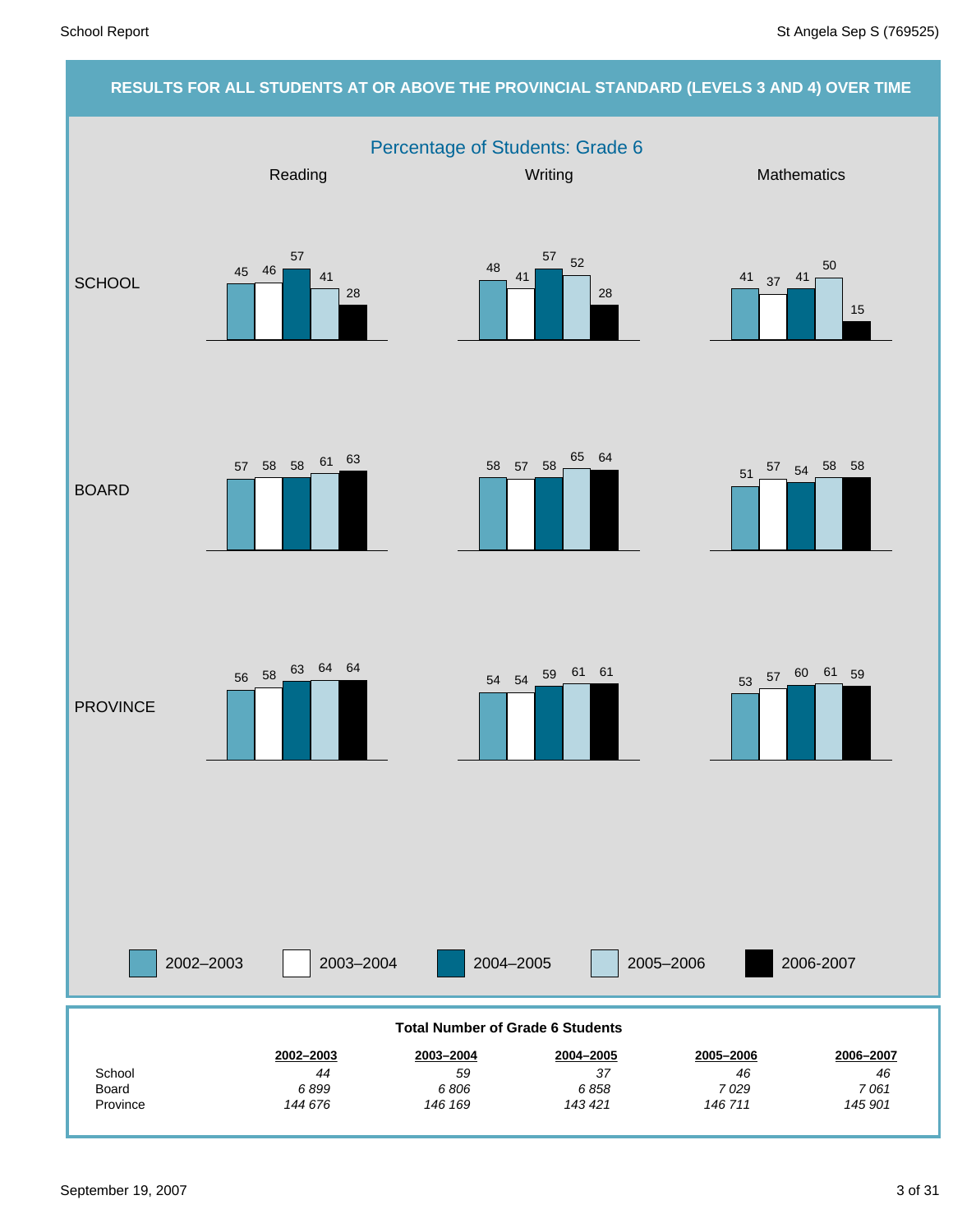Each school or board is unique. To appreciate the distinctive character of a school or board, look at the contextual information to understand the features and characteristics of the community it serves.

#### $C<sub>3</sub>$

Every assessment captures the performance of students at one point in time each year. Consider the results along with other information about students' achievement in reading, writing and mathematics.

 $\alpha$ 

Exercise caution when interpreting results for small schools or boards. Results may vary considerably from year to year, and differences may look exaggerated. For example, in a school of 20 students, a difference of 10% represents only two students.

 $C<sub>3</sub>$ 

Trends may be difficult to identify or to interpret. This is especially true in small schools or boards, or in schools where there is a high turnover in the student population.

#### $C<sub>3</sub>$

EQAO values students' privacy. Results are not reported publicly for schools where fewer than 15 students participated, because it might be possible to identify individual students.

### **TIPS ABOUT THIS SCHOOL OR BOARD REPORT**

This report shows how well students have met curriculum expectations to the end of the Primary Division and the end of the Junior Division. Students complete a set of test booklets that allow them to show what they have learned in reading, writing and mathematics. The assessments are based on *The Ontario Curriculum.*

#### **This report includes**

- $\bullet$  results for this year
- a comparison of results over the past five years to aid in monitoring improvement
- $\bullet$  information about the characteristics of the students who participated
- summary graphs showing the percentage of students achieving the provincial standard in reading, writing and mathematics
- detailed tables and graphs showing results for all levels of achievement, results for gender and participation information
- student questionnaire results
- an explanation of all terms used in this report.

#### **How to use this report**

- ¨ Examine the contextual information to understand the similarities and differences between the school, the board and the province; the board and the province. Consider the challenges that any differences might present.
- Examine the results for reading, writing and mathematics.
	- Are these results consistent with what you would expect?
	- · How do the school results compare to the board and the province; the board results compare to the province?
	- How do these results compare over time?
	- What influence might students' attitudes have on student performance?
- Speak to the school principal or the school council chair about the goals for school improvement related to reading, writing and mathematics.

The Education Quality and Accountability Office is an independent agency that gathers information about student achievement through province-wide assessments. Each year, all Grade 3 and Grade 6 students across Ontario take part in these assessments of reading, writing and mathematics. Individual results are reported to students and to parents and guardians. School, board and provincial results are released publicly.

Learn more about us at www.eqao.com.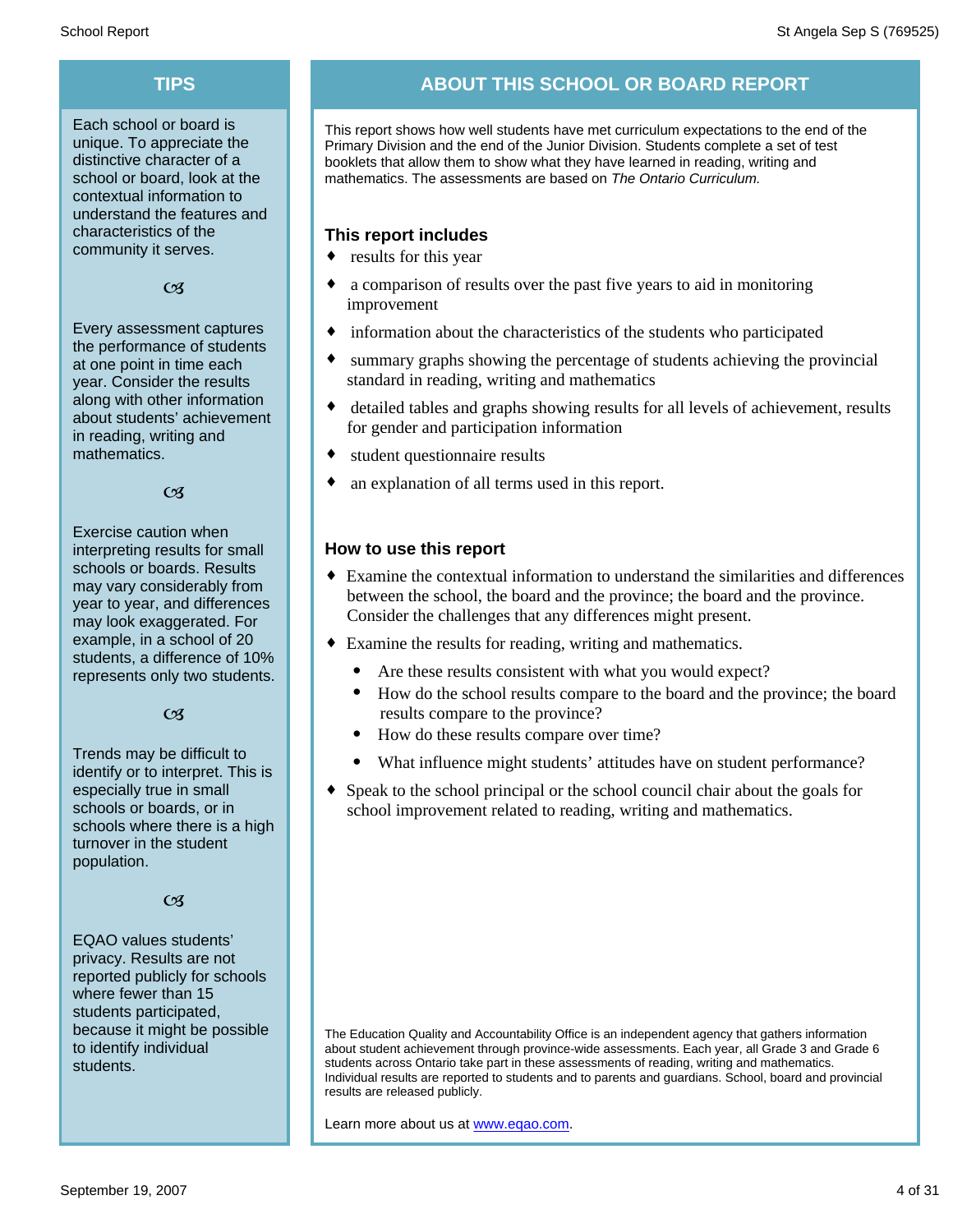### **Contextual Information: Grade 3\***

This information provides a context for interpreting the school's results.

| <b>Demographic Information</b>                        | <b>School</b>  |                | <b>Board</b> |         | <b>Province</b>                              |          |
|-------------------------------------------------------|----------------|----------------|--------------|---------|----------------------------------------------|----------|
| <b>Enrolment</b>                                      |                |                |              |         |                                              |          |
| Number of Grade 3 students                            |                | 46             |              | 6 2 4 3 |                                              | 131 012  |
| Number of classes with Grade 3 students               |                |                |              | 424     |                                              | 8693     |
| Number of schools with Grade 3 classes                |                | Not applicable |              | 169     |                                              | 3 3 7 8  |
|                                                       |                |                |              |         | Number Percent Number Percent Number Percent |          |
| Gender                                                |                |                |              |         |                                              |          |
| Female                                                | 21             | 46%            | 3 0 9 6      | 50%     | 63 830                                       | 49%      |
| Male                                                  | 25             | 54%            | 3 1 4 7      | 50%     | 67167                                        | 51%      |
| Gender not specified                                  | 0              | $0\%$          | 0            | $0\%$   | 15                                           | ${<}1\%$ |
| <b>Student Status</b>                                 |                |                |              |         |                                              |          |
| ESL/ELD learners**                                    | $\overline{4}$ | 9%             | 206          | 3%      | 10 116                                       | 8%       |
| Students with special needs (excluding gifted)**      | 10             | 22%            | 853          | 14%     | 16 575                                       | 13%      |
| <b>Place of Birth</b>                                 |                |                |              |         |                                              |          |
| Born in Canada                                        | 36             | 78%            | 5 181        | 83%     | 116 315                                      | 89%      |
| Born outside Canada                                   | 10             | 22%            | 1037         | 17%     | 14 279                                       | 11%      |
| In Canada less than one year                          | 0              | 0%             | 42           | 1%      | 1709                                         | 1%       |
| In Canada one year or more but less than three years  | 2              | 4%             | 282          | 5%      | 3 0 20                                       | 2%       |
| In Canada three years or more                         | 8              | 17%            | 704          | 11%     | 8066                                         | 6%       |
| Language                                              |                |                |              |         |                                              |          |
| First language learned at home was other than English | 19             | 41%            | 1903         | 30%     | 22 434                                       | 17%      |
| <b>Year Student Entered Current School</b>            |                |                |              |         |                                              |          |
| 2006-2007                                             | 7              | 15%            | 691          | 11%     | 17516                                        | 13%      |
| 2005-2006                                             | 1              | 2%             | 659          | 11%     | 19614                                        | 15%      |
| 2004-2005                                             | 9              | 20%            | 756          | 12%     | 20 917                                       | 16%      |
| Prior to 2004-2005                                    | 29             | 63%            | 4 106        | 66%     | 71 675                                       | 55%      |
| Data not available                                    | $\theta$       | $0\%$          | 31           | $<$ 1%  | 1 2 9 0                                      | 1%       |
| <b>Year Student Entered Current Board</b>             |                |                |              |         |                                              |          |
| 2006-2007                                             | $\mathfrak{Z}$ | 7%             | 348          | 6%      | 8 5 3 9                                      | 7%       |
| 2005-2006                                             | 2              | 4%             | 402          | 6%      | 12 968                                       | 10%      |
| 2004-2005                                             | 3              | 7%             | 509          | 8%      | 15 866                                       | 12%      |
| Prior to 2004-2005                                    | 38             | 83%            | 4934         | 79%     | 77 908                                       | 59%      |
| Data not available                                    | $\theta$       | $0\%$          | 50           | 1%      | 15731                                        | 12%      |

\* Contextual data pertaining to gender, student status, school background, place of birth, language learned at home and year entered school and board are provided by schools and/or boards through the Student Data Collection process. Some data may be missing because they were not reported by the school.

\*\* See the Explanation of Terms.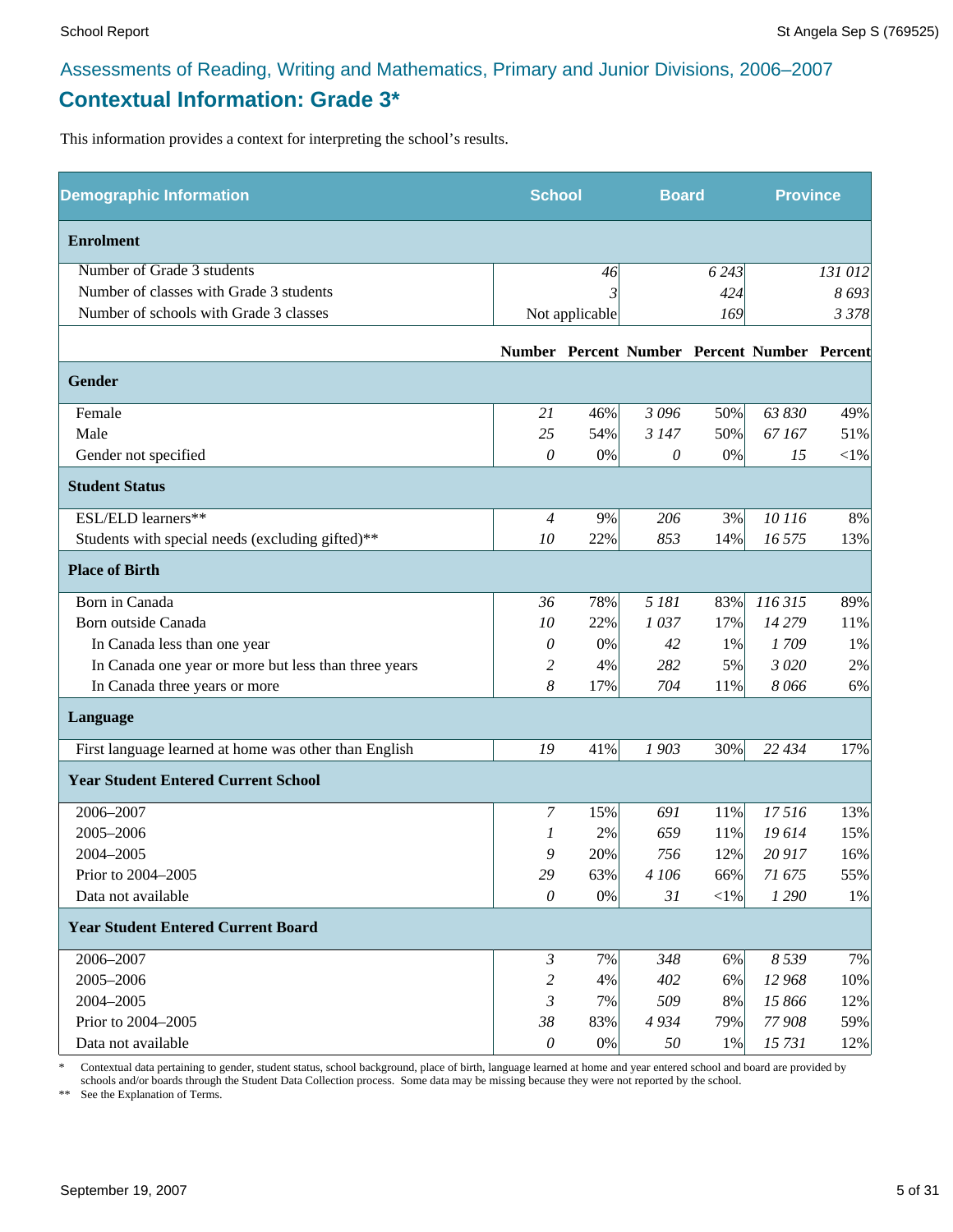#### Results in Reading, Writing and Mathematics, 2006–2007 **Grade 3: All Students††**

| Grade 3: Reading*                                                                     |              |               |                       |                            |  |  |  |  |
|---------------------------------------------------------------------------------------|--------------|---------------|-----------------------|----------------------------|--|--|--|--|
| Number of Students                                                                    | School<br>46 |               | <b>Board</b><br>6 083 | <b>Province</b><br>127 618 |  |  |  |  |
|                                                                                       | #            | $\frac{0}{0}$ | $\%$                  | $\%$                       |  |  |  |  |
| Level 4                                                                               |              | 2%            | 8%                    | 6%                         |  |  |  |  |
| Level 3                                                                               | 21           | 46%           | 52%                   | 55%                        |  |  |  |  |
| Level 2                                                                               | 12           | 26%           | 25%                   | 25%                        |  |  |  |  |
| Level 1                                                                               | 7            | 15%           | 7%                    | 6%                         |  |  |  |  |
| $NE1**$                                                                               | 5            | 11%           | 2%                    | 2%                         |  |  |  |  |
| <i>Participating</i><br><b>Students</b>                                               | 46           | 100%          | 95%                   | 95%                        |  |  |  |  |
| No Data                                                                               | 0            | 0%            | 1%                    | 1%                         |  |  |  |  |
| <b>Exempt</b>                                                                         |              | 0%            | 4%                    | 4%                         |  |  |  |  |
| <b>At or Above</b><br>48%<br><b>Provincial Standard</b><br>(Levels 3 and 4) $\bar{ }$ |              |               | 60%                   | 62%                        |  |  |  |  |



| <b>Grade 3: Writing*</b>                                                       |              |      |                      |                            |  |  |  |  |  |
|--------------------------------------------------------------------------------|--------------|------|----------------------|----------------------------|--|--|--|--|--|
| <b>Number of Students</b>                                                      | School<br>46 |      | <b>Board</b><br>6083 | <b>Province</b><br>127 618 |  |  |  |  |  |
|                                                                                | #            | $\%$ | $\frac{0}{0}$        | $\%$                       |  |  |  |  |  |
| Level 4                                                                        | 1            | 2%   | 8%                   | 6%                         |  |  |  |  |  |
| Level 3                                                                        | 26           | 57%  | 61%                  | 58%                        |  |  |  |  |  |
| Level 2                                                                        | 19           | 41%  | 25%                  | 30%                        |  |  |  |  |  |
| <b>Level 1</b>                                                                 | 0            | 0%   | $<$ 1%               | ${<}1\%$                   |  |  |  |  |  |
| $NE1**$                                                                        | 0            | 0%   | 1%                   | ${<}1\%$                   |  |  |  |  |  |
| Participating<br><b>Students</b>                                               | 46           | 100% | 95%                  | 95%                        |  |  |  |  |  |
| No Data                                                                        | 0            | 0%   | 1%                   | 1%                         |  |  |  |  |  |
| <b>Exempt</b>                                                                  |              | 0%   | 4%                   | 4%                         |  |  |  |  |  |
| At or Above<br>59%<br><b>Provincial Standard</b><br>(Levels 3 and 4) $\dagger$ |              |      | 69%                  | 64%                        |  |  |  |  |  |

| <b>Grade 3: Mathematics*</b>                                                                                |                     |      |                         |                            |  |  |  |  |  |
|-------------------------------------------------------------------------------------------------------------|---------------------|------|-------------------------|----------------------------|--|--|--|--|--|
| <b>Number of Students</b>                                                                                   | <b>School</b><br>46 |      | <b>Board</b><br>6 2 4 3 | <b>Province</b><br>130 996 |  |  |  |  |  |
|                                                                                                             | #                   | $\%$ | $\frac{0}{0}$           | $\%$                       |  |  |  |  |  |
| Level 4                                                                                                     |                     | 2%   | 13%                     | 11%                        |  |  |  |  |  |
| Level 3                                                                                                     | 24                  | 52%  | 55%                     | 57%                        |  |  |  |  |  |
| Level 2                                                                                                     | 18                  | 39%  | 24%                     | 24%                        |  |  |  |  |  |
| <b>Level 1</b>                                                                                              | $\mathfrak{Z}$      | 7%   | 3%                      | 3%                         |  |  |  |  |  |
| $NE1**$                                                                                                     | 0                   | 0%   | $<$ 1%                  | $<$ 1%                     |  |  |  |  |  |
| Participating<br><b>Students</b>                                                                            | 46                  | 100% | 95%                     | 95%                        |  |  |  |  |  |
| No Data                                                                                                     | 0                   | 0%   | 1%                      | 1%                         |  |  |  |  |  |
| <b>Exempt</b>                                                                                               | ( )                 | 0%   | 4%                      | 3%                         |  |  |  |  |  |
| <b>At or Above</b><br>54%<br><b>Provincial Standard</b><br>(Levels 3 and 4) <sup><math>\dagger</math></sup> |                     |      | 68%                     | 69%                        |  |  |  |  |  |





\* Because percentages in tables and graphs are rounded, and because graphs do not show all reporting categories, percentages may not add to 100.<br>\*\* See the Explanation of Terms

See the Explanation of Terms.

† These percentages are based on the actual number of students and cannot be calculated simply by adding the rounded percentages of students at Levels 3 and 4.<br>†† Some French Immersion students did not write all components Some French Immersion students did not write all components of the assessment in Grade 3; the numbers shown are based on the number of students who were expected to write each component.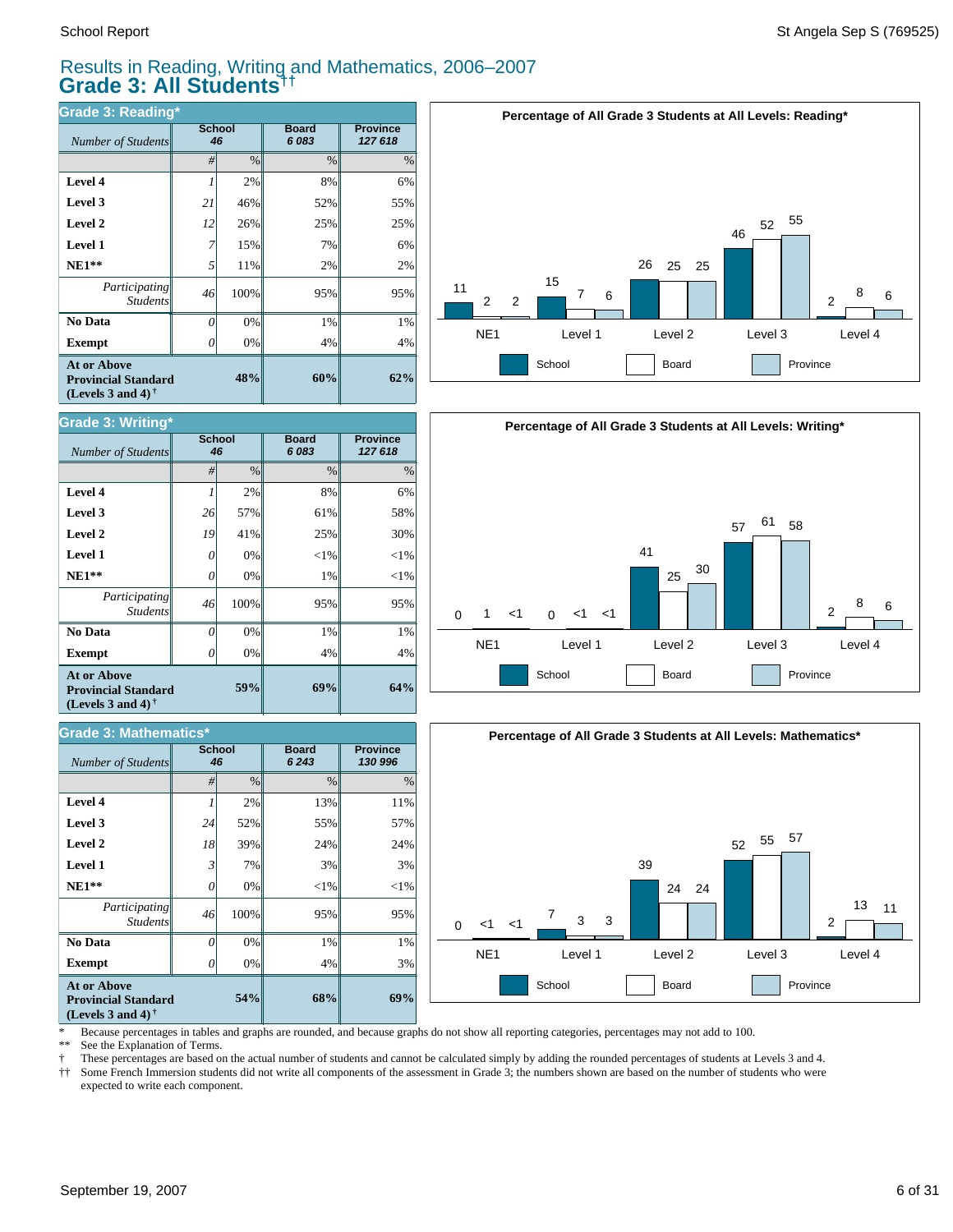#### Results in Reading, Writing and Mathematics, 2006–2007

### **Grade 3: Participating Students (excludes "no data" and "exempt" categories)**

| Number of Students                                                             | Grade 3: Reading*<br><b>School</b><br>46 |      | <b>Board</b><br>5768 | <b>Province</b><br>121 001 |  |
|--------------------------------------------------------------------------------|------------------------------------------|------|----------------------|----------------------------|--|
|                                                                                | #                                        | $\%$ | $\%$                 | $\%$                       |  |
| Level 4                                                                        |                                          | 2%   | 9%                   | 7%                         |  |
| Level 3                                                                        | 21                                       | 46%  | 55%                  | 58%                        |  |
| Level 2                                                                        | 12                                       | 26%  | 27%                  | 26%                        |  |
| Level 1                                                                        |                                          | 15%  | 7%                   | 7%                         |  |
| $NE1**$                                                                        | .5                                       | 11%  | 2%                   | 2%                         |  |
| <b>At or Above</b><br><b>Provincial Standard</b><br>(Levels 3 and 4) $\dagger$ |                                          | 48%  | 64%                  | 65%                        |  |



| <b>Grade 3: Writing*</b>                                                                      |                     |               |                      |                            |  |  |  |  |
|-----------------------------------------------------------------------------------------------|---------------------|---------------|----------------------|----------------------------|--|--|--|--|
| Number of Students                                                                            | <b>School</b><br>46 |               | <b>Board</b><br>5779 | <b>Province</b><br>121 235 |  |  |  |  |
|                                                                                               | #                   | $\frac{0}{0}$ | $\frac{0}{0}$        | $\%$                       |  |  |  |  |
| Level 4                                                                                       |                     | 2%            | 8%                   | 6%                         |  |  |  |  |
| Level 3                                                                                       | 26                  | 57%           | 65%                  | 61%                        |  |  |  |  |
| Level 2                                                                                       | 19                  | 41%           | 26%                  | 31%                        |  |  |  |  |
| Level 1                                                                                       | 0                   | $0\%$         | $<$ 1%               | ${<}1\%$                   |  |  |  |  |
| $NE1**$                                                                                       |                     | 0%            | 1%                   | $<$ 1%                     |  |  |  |  |
| At or Above<br><b>Provincial Standard</b><br>(Levels 3 and 4) <sup><math>\dagger</math></sup> |                     | 59%           | 73%                  | 68%                        |  |  |  |  |



| <b>Grade 3: Mathematics*</b>                                                          |                     |               |                      |                            |  |  |  |  |
|---------------------------------------------------------------------------------------|---------------------|---------------|----------------------|----------------------------|--|--|--|--|
| Number of Students                                                                    | <b>School</b><br>46 |               | <b>Board</b><br>5938 | <b>Province</b><br>125 095 |  |  |  |  |
|                                                                                       | #                   | $\frac{0}{0}$ | $\frac{0}{0}$        | $\frac{0}{0}$              |  |  |  |  |
| Level 4                                                                               |                     | 2%            | 14%                  | 12%                        |  |  |  |  |
| Level 3                                                                               | 24                  | 52%           | 57%                  | 60%                        |  |  |  |  |
| Level 2                                                                               | 18                  | 39%           | 26%                  | 25%                        |  |  |  |  |
| Level 1                                                                               | 3                   | 7%            | 3%                   | 3%                         |  |  |  |  |
| $NE1**$                                                                               | 0                   | 0%            | ${<}1\%$             | $<$ 1%                     |  |  |  |  |
| <b>At or Above</b><br>54%<br><b>Provincial Standard</b><br>(Levels 3 and 4) $\dagger$ |                     |               | 71%                  | 72%                        |  |  |  |  |



\* Because percentages in tables and graphs are rounded, percentages may not add to 100.<br>\*\* See the Explanation of Terms See the Explanation of Terms.

† These percentages are based on the actual number of students and cannot be calculated simply by adding the rounded percentages of students at Levels 3 and 4.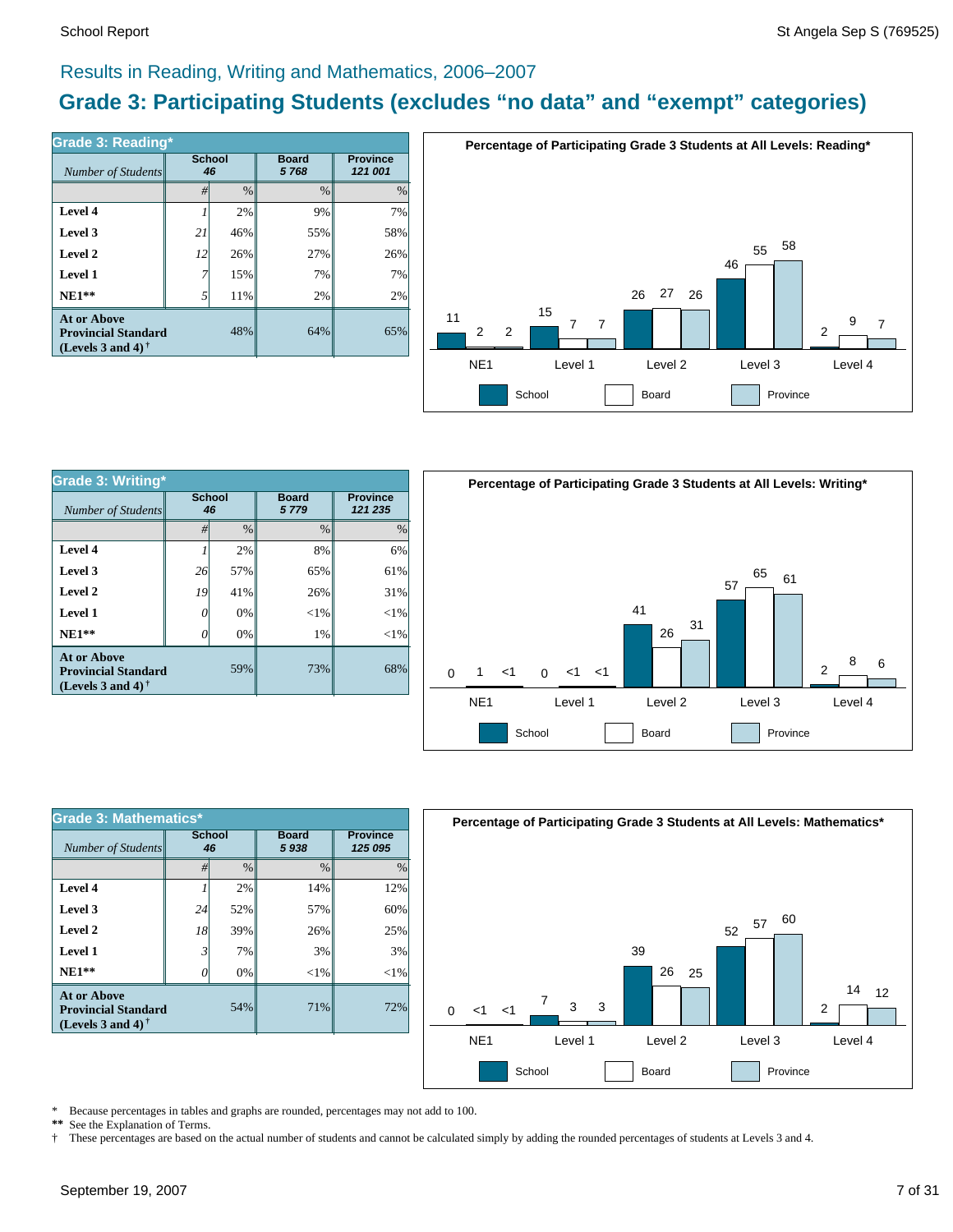### Results in Reading, Writing and Mathematics, 2006–2007

### **Grade 3: Gender††**

| <b>Grade 3: School*</b>                                                        |              |            |                |            |                     |            |  |
|--------------------------------------------------------------------------------|--------------|------------|----------------|------------|---------------------|------------|--|
|                                                                                | Reading      |            | <b>Writing</b> |            | <b>Mathematics</b>  |            |  |
| Number of Students                                                             | Female<br>21 | Male<br>25 | Female<br>21   | Male<br>25 | <b>Female</b><br>21 | Male<br>25 |  |
| Level 4                                                                        | 0%           | 4%         | 5%             | 0%         | 0%                  | 4%         |  |
| Level 3                                                                        | 52%          | 40%        | 71%            | 44%        | 48%                 | 56%        |  |
| Level 2                                                                        | 29%          | 24%        | 24%            | 56%        | 48%                 | 32%        |  |
| <b>Level 1</b>                                                                 | 10%          | 20%        | 0%             | 0%         | 5%                  | 8%         |  |
| $NE1**$                                                                        | 10%          | 12%        | 0%             | 0%         | 0%                  | 0%         |  |
| <i>Participating</i><br><i>Students</i>                                        | 100%         | 100%       | 100%           | 100%       | 100%                | 100%       |  |
| No Data                                                                        | 0%           | 0%         | 0%             | 0%         | 0%                  | 0%         |  |
| Exempt                                                                         | 0%           | 0%         | 0%             | $0\%$      | 0%                  | 0%         |  |
| <b>At or Above</b><br><b>Provincial Standard</b><br>(Levels 3 and 4) $\bar{ }$ | 52%          | 44%        | 76%            | 44%        | 48%                 | 60%        |  |

| Grade 3: Board*                                                                |                       |               |                        |               |                       |                 |  |  |  |
|--------------------------------------------------------------------------------|-----------------------|---------------|------------------------|---------------|-----------------------|-----------------|--|--|--|
|                                                                                | Reading               |               | <b>Writing</b>         |               | <b>Mathematics</b>    |                 |  |  |  |
| Number of Students                                                             | <b>Female</b><br>2992 | Male<br>3 091 | <b>Female</b><br>2 992 | Male<br>3 091 | <b>Female</b><br>3096 | Male<br>3 1 4 7 |  |  |  |
| Level 4                                                                        | 10%                   | 6%            | 10%                    | 5%            | 14%                   | 13%             |  |  |  |
| Level 3                                                                        | 56%                   | 49%           | 66%                    | 57%           | 55%                   | 54%             |  |  |  |
| Level 2                                                                        | 24%                   | 27%           | 19%                    | 31%           | 25%                   | 23%             |  |  |  |
| <b>Level 1</b>                                                                 | 5%                    | 9%            | ${<}1\%$               | 1%            | 2%                    | 3%              |  |  |  |
| $NE1**$                                                                        | 1%                    | 3%            | ${<}1\%$               | 1%            | ${<}1\%$              | ${<}1\%$        |  |  |  |
| Participating<br><i>Students</i>                                               | 96%                   | 94%           | 96%                    | 94%           | 96%                   | 94%             |  |  |  |
| No Data                                                                        | 1%                    | 1%            | 1%                     | 1%            | 1%                    | $1\%$           |  |  |  |
| <b>Exempt</b>                                                                  | 3%                    | 5%            | 3%                     | 5%            | 3%                    | 5%              |  |  |  |
| <b>At or Above</b><br><b>Provincial Standard</b><br>(Levels 3 and 4) $\dagger$ | 66%                   | 55%           | 76%                    | 62%           | 69%                   | 67%             |  |  |  |

| <b>Grade 3: Province*</b>                                                                            |                        |                |                        |                       |                         |                |  |  |  |
|------------------------------------------------------------------------------------------------------|------------------------|----------------|------------------------|-----------------------|-------------------------|----------------|--|--|--|
|                                                                                                      | <b>Reading</b>         |                | <b>Writing</b>         |                       | <b>Mathematics</b>      |                |  |  |  |
| Number of Students                                                                                   | <b>Female</b><br>61875 | Male<br>65 728 | <b>Female</b><br>61875 | <b>Male</b><br>65 728 | <b>Female</b><br>63 821 | Male<br>67 160 |  |  |  |
| Level 4                                                                                              | 8%                     | 4%             | 9%                     | 3%                    | 11%                     | 11%            |  |  |  |
| Level 3                                                                                              | 59%                    | 51%            | 64%                    | 53%                   | 58%                     | 56%            |  |  |  |
| Level 2                                                                                              | 22%                    | 28%            | 23%                    | 36%                   | 24%                     | 23%            |  |  |  |
| Level 1                                                                                              | 5%                     | 8%             | ${<}1\%$               | 1%                    | 2%                      | 3%             |  |  |  |
| $NE1**$                                                                                              | 1%                     | 2%             | ${<}1\%$               | 1%                    | ${<}1\%$                | 1%             |  |  |  |
| <i>Participating</i><br><b>Students</b>                                                              | 96%                    | 93%            | 96%                    | 94%                   | 97%                     | 95%            |  |  |  |
| No Data                                                                                              | 1%                     | 1%             | 1%                     | 1%                    | 1%                      | 1%             |  |  |  |
| <b>Exempt</b>                                                                                        | 3%                     | 5%             | 3%                     | 5%                    | 3%                      | 4%             |  |  |  |
| <b>At or Above</b><br><b>Provincial Standard</b><br>(Levels 3 and 4) <sup><math>\dagger</math></sup> | 68%                    | 56%            | 73%                    | 56%                   | 69%                     | 68%            |  |  |  |

\* Because percentages in tables are rounded, percentages may not add to 100.<br>\*\* See the Explanation of Terms.

See the Explanation of Terms.

† These percentages are based on the actual number of students and cannot be calculated simply by adding the rounded percentages of students at Levels 3 and 4.<br>†† Results by gender include only students for whom gender dat

†† Results by gender include only students for whom gender data were available.





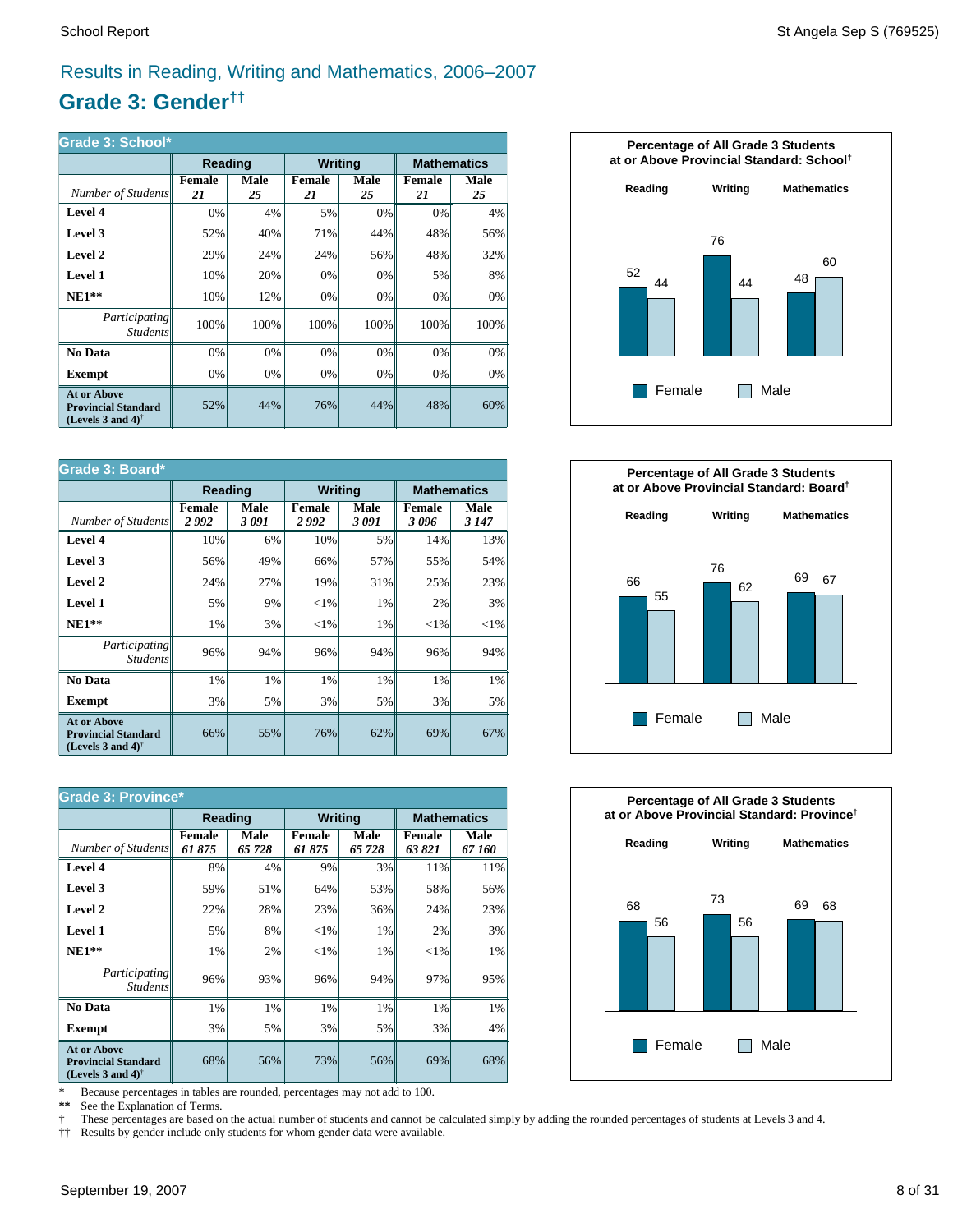### Assessments of Reading, Writing and Mathematics, Primary and Junior Divisions, 2006–2007 **Contextual Information: Grade 6\***

This information provides a context for interpreting the school's results.

| <b>Demographic Information</b>                        |                | <b>School</b>  |         | <b>Board</b> |                                              | <b>Province</b> |
|-------------------------------------------------------|----------------|----------------|---------|--------------|----------------------------------------------|-----------------|
| <b>Enrolment</b>                                      |                |                |         |              |                                              |                 |
| Number of Grade 6 students                            |                | 46             |         | 7061         |                                              | 145 901         |
| Number of classes with Grade 6 students               |                |                |         | 403          |                                              | 8 5 6 6         |
| Number of schools with Grade 6 classes                |                | Not applicable |         | 169          |                                              | 3 1 9 5         |
|                                                       |                |                |         |              | Number Percent Number Percent Number Percent |                 |
| <b>Gender</b>                                         |                |                |         |              |                                              |                 |
| Female                                                | 23             | 50%            | 3438    | 49%          | 70 863                                       | 49%             |
| Male                                                  | 23             | 50%            | 3 623   | 51%          | 75 036                                       | 51%             |
| Gender not specified                                  | $\theta$       | $0\%$          | 0       | 0%           | 2                                            | ${<}1\%$        |
| <b>Student Status</b>                                 |                |                |         |              |                                              |                 |
| ESL/ELD learners**                                    | $\overline{4}$ | 9%             | 234     | 3%           | 6630                                         | 5%              |
| Students with special needs (excluding gifted)**      | 13             | 28%            | 1322    | 19%          | 24 633                                       | 17%             |
| <b>Place of Birth</b>                                 |                |                |         |              |                                              |                 |
| Born in Canada                                        | 33             | 72%            | 5 760   | 82%          | 127738                                       | 88%             |
| Born outside Canada                                   | 13             | 28%            | 1 2 8 2 | 18%          | 17733                                        | 12%             |
| In Canada less than one year                          | 0              | 0%             | 42      | 1%           | 2 163                                        | 1%              |
| In Canada one year or more but less than three years  | 3              | 7%             | 301     | 4%           | 3019                                         | 2%              |
| In Canada three years or more                         | 10             | 22%            | 935     | 13%          | 11 035                                       | 8%              |
| Language                                              |                |                |         |              |                                              |                 |
| First language learned at home was other than English | 23             | 50%            | 2 5 7 3 | 36%          | 24 183                                       | 17%             |
| <b>Year Student Entered Current School</b>            |                |                |         |              |                                              |                 |
| 2006-2007                                             | 7              | 15%            | 733     | 10%          | 31 824                                       | 22%             |
| 2005-2006                                             | 4              | 9%             | 702     | 10%          | 19410                                        | 13%             |
| 2004-2005                                             | 4              | 9%             | 495     | 7%           | 17412                                        | 12%             |
| Prior to 2004-2005                                    | 31             | 67%            | 5 1 1 9 | 72%          | 75 021                                       | 51%             |
| Data not available                                    | $\theta$       | $0\%$          | 12      | $<\!\!1\%$   | 2 2 3 4                                      | 2%              |
| <b>Year Student Entered Current Board</b>             |                |                |         |              |                                              |                 |
| 2006-2007                                             | 1              | 2%             | 334     | 5%           | 9764                                         | 7%              |
| 2005-2006                                             | 4              | 9%             | 362     | 5%           | 13 069                                       | 9%              |
| 2004-2005                                             | 2              | 4%             | 282     | 4%           | 14 101                                       | 10%             |
| Prior to 2004-2005                                    | 39             | 85%            | 6047    | 86%          | 88 527                                       | 61%             |
| Data not available                                    | $\theta$       | $0\%$          | 36      | 1%           | 20 440                                       | 14%             |

\* Contextual data pertaining to gender, student status, school background, place of birth, language learned at home and year entered school and board are provided by schools and/or boards through the Student Data Collection process. Some data may be missing because they were not reported by the school.

\*\* See the Explanation of Terms.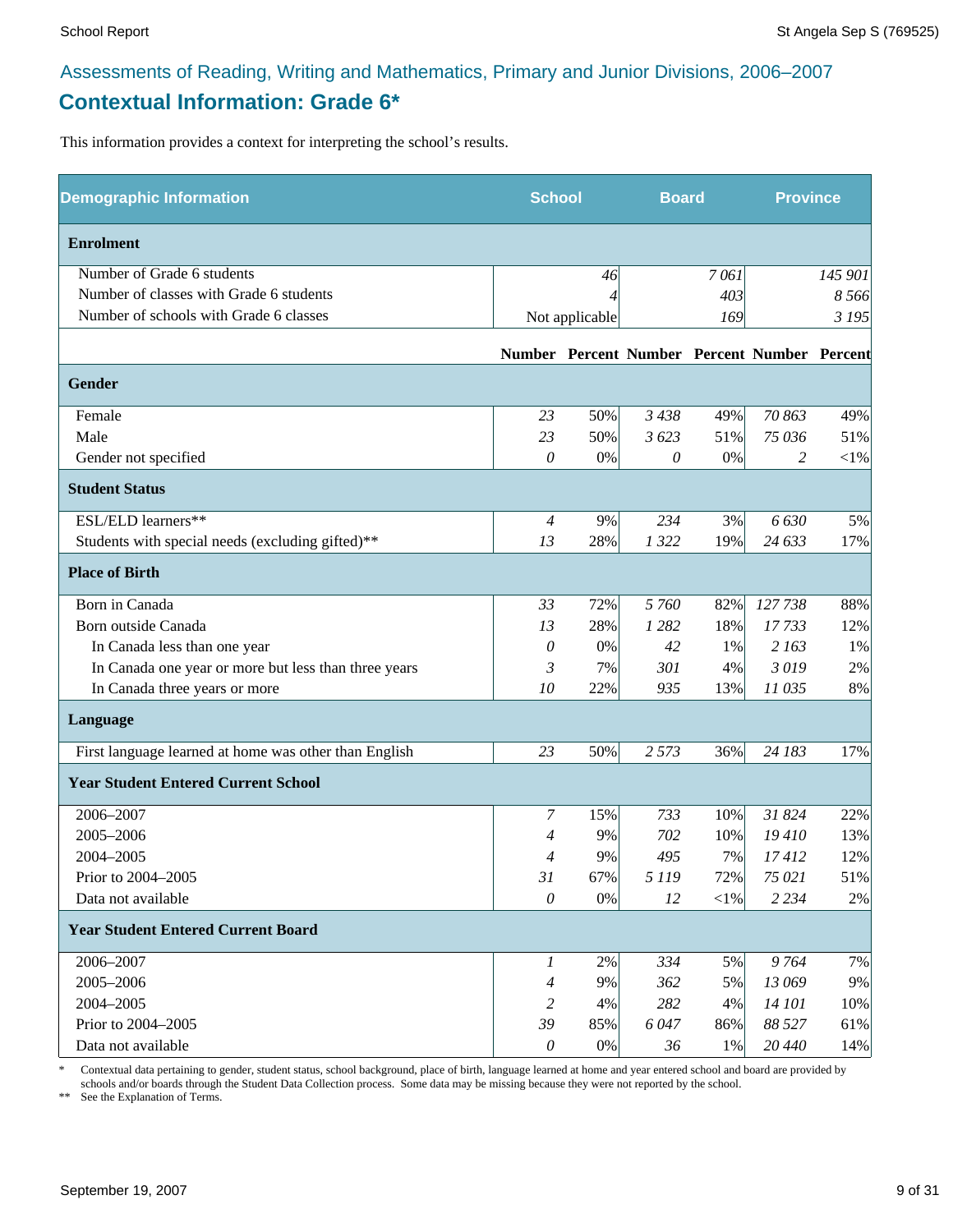$Number of Students$ 

**Grade 6: Writing\***

**Exempt**  $\qquad$  0

*Number of Students 46*

**Grade 6: Mathematics\***

*Participating Students*

 **No Data**

**At or Above Provincial Standard (Levels 3 and 4) †**

 **NE1\*\* Level 1 Level 2 Level 3 Level 4**

#### Results in Reading, Writing and Mathematics, 2006–2007 **Grade 6: All Students**

**Board** *7 061*

**64%**

*#* % % %

**58%**

3% 1% 96%  $<$ 1% 6% 31% 46% 12%

**Board** *7 061*

**28%**

**15%**

0% 0% 100% 0% 24% 61% 15% 0%

0% 0% 100% 2% 9% 61% 28% 0%

**School**

3% 1% 96%  $<$ 1% 1% 30% 56% 8%

| <b>Grade 6: Reading*</b>                                                              |              |      |                      |                            |  |  |  |
|---------------------------------------------------------------------------------------|--------------|------|----------------------|----------------------------|--|--|--|
| Number of Students                                                                    | School<br>46 |      | <b>Board</b><br>7061 | <b>Province</b><br>145 901 |  |  |  |
|                                                                                       | #            | $\%$ | $\frac{0}{0}$        | %                          |  |  |  |
| Level 4                                                                               | 0            | 0%   | 9%                   | 7%                         |  |  |  |
| Level 3                                                                               | 13           | 28%  | 54%                  | 57%                        |  |  |  |
| Level 2                                                                               | 19           | 41%  | 24%                  | 24%                        |  |  |  |
| Level 1                                                                               | 10           | 22%  | 7%                   | 6%                         |  |  |  |
| $NE1**$                                                                               | 4            | 9%   | 1%                   | 1%                         |  |  |  |
| Participating<br><b>Students</b>                                                      | 46           | 100% | 96%                  | 95%                        |  |  |  |
| No Data                                                                               | 0            | 0%   | 1%                   | 1%                         |  |  |  |
| <b>Exempt</b>                                                                         |              | 0%   | 3%                   | 3%                         |  |  |  |
| <b>At or Above</b><br>28%<br><b>Provincial Standard</b><br>(Levels 3 and 4) $\dagger$ |              |      | 63%                  | 64%                        |  |  |  |

**School**







\* Because percentages in tables and graphs are rounded, and because graphs do not show all reporting categories, percentages may not add to 100.

**59%**

4% 1% 95%  $<$ 1% 6% 30% 48% 11%

**Province** *145 901*

**61%**

**Province** *145 901*

3% 1% 95%  $<$ 1% 2% 33% 54% 7%

**\*\*** See the Explanation of Terms.

**Exempt**  $\qquad$  0

*Participating Students*

 **No Data**

**At or Above Provincial Standard (Levels 3 and 4) †**

 **NE1\*\* Level 1 Level 2 Level 3 Level 4**

† These percentages are based on the actual number of students and cannot be calculated simply by adding the rounded percentages of students at Levels 3 and 4.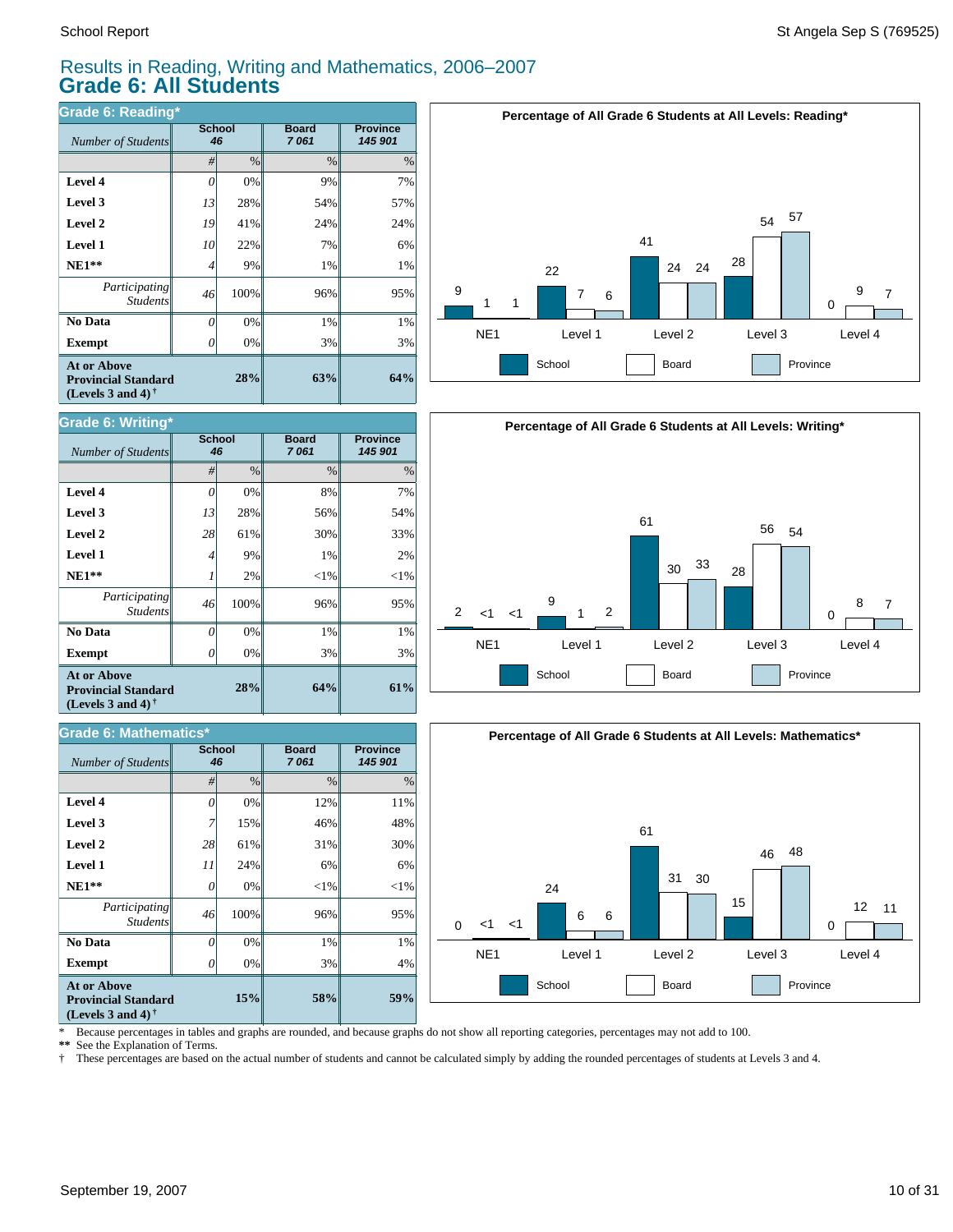#### Results in Reading, Writing and Mathematics, 2006–2007

### **Grade 6: Participating Students (excludes "no data" and "exempt" categories)**

| Number of Students                                                             | <b>School</b><br>46 |      | <b>Board</b><br>6775 | <b>Province</b><br>139 317 |  |
|--------------------------------------------------------------------------------|---------------------|------|----------------------|----------------------------|--|
|                                                                                | #                   | $\%$ | $\frac{0}{0}$        | $\frac{0}{0}$              |  |
| Level 4                                                                        |                     | 0%   | 9%                   | 8%                         |  |
| Level 3                                                                        | 13                  | 28%  | 57%                  | 60%                        |  |
| Level 2                                                                        | 19                  | 41%  | 25%                  | 25%                        |  |
| Level 1                                                                        | 10                  | 22%  | 8%                   | 6%                         |  |
| $NE1**$                                                                        | 4                   | 9%   | 1%                   | 1%                         |  |
| <b>At or Above</b><br><b>Provincial Standard</b><br>(Levels 3 and 4) $\dagger$ |                     | 28%  | 66%                  | 67%                        |  |



| <b>Grade 6: Writing*</b>                                                              |                     |     |                         |                            |  |  |  |
|---------------------------------------------------------------------------------------|---------------------|-----|-------------------------|----------------------------|--|--|--|
| Number of Students                                                                    | <b>School</b><br>46 |     | <b>Board</b><br>6 7 7 4 | <b>Province</b><br>139 329 |  |  |  |
|                                                                                       | $\frac{0}{0}$<br>#  |     | $\frac{0}{0}$           | $\%$                       |  |  |  |
| Level 4                                                                               | 0                   | 0%  | 9%                      | 7%                         |  |  |  |
| Level 3                                                                               | 13                  | 28% | 59%                     | 56%                        |  |  |  |
| Level 2                                                                               | 28                  | 61% | 31%                     | 34%                        |  |  |  |
| Level 1                                                                               | 4                   | 9%  | 1%                      | 2%                         |  |  |  |
| $NE1**$                                                                               |                     | 2%  | $<$ 1%                  | $<$ 1%                     |  |  |  |
| <b>At or Above</b><br>28%<br><b>Provincial Standard</b><br>(Levels 3 and 4) $\dagger$ |                     |     | 67%                     | 63%                        |  |  |  |



| Grade 6: Mathematics*                                                          |                     |               |                      |                            |  |  |  |
|--------------------------------------------------------------------------------|---------------------|---------------|----------------------|----------------------------|--|--|--|
| Number of Students                                                             | <b>School</b><br>46 |               | <b>Board</b><br>6754 | <b>Province</b><br>139 140 |  |  |  |
|                                                                                | #                   | $\frac{0}{0}$ | $\frac{0}{0}$        | $\%$                       |  |  |  |
| Level 4                                                                        | 0                   | 0%            | 12%                  | 12%                        |  |  |  |
| Level 3                                                                        |                     | 15%           | 48%                  | 50%                        |  |  |  |
| Level 2                                                                        | 28                  | 61%           | 33%                  | 32%                        |  |  |  |
| Level 1                                                                        | 11                  | 24%           | 7%                   | 6%                         |  |  |  |
| $NE1**$                                                                        | O                   | 0%            | $<$ 1%               | ${<}1\%$                   |  |  |  |
| <b>At or Above</b><br><b>Provincial Standard</b><br>(Levels 3 and 4) $\dagger$ |                     | 15%           | 61%                  | 62%                        |  |  |  |



\* Because percentages in tables and graphs are rounded, percentages may not add to 100.<br>\*\* See the Explanation of Terms See the Explanation of Terms.

† These percentages are based on the actual number of students and cannot be calculated simply by adding the rounded percentages of students at Levels 3 and 4.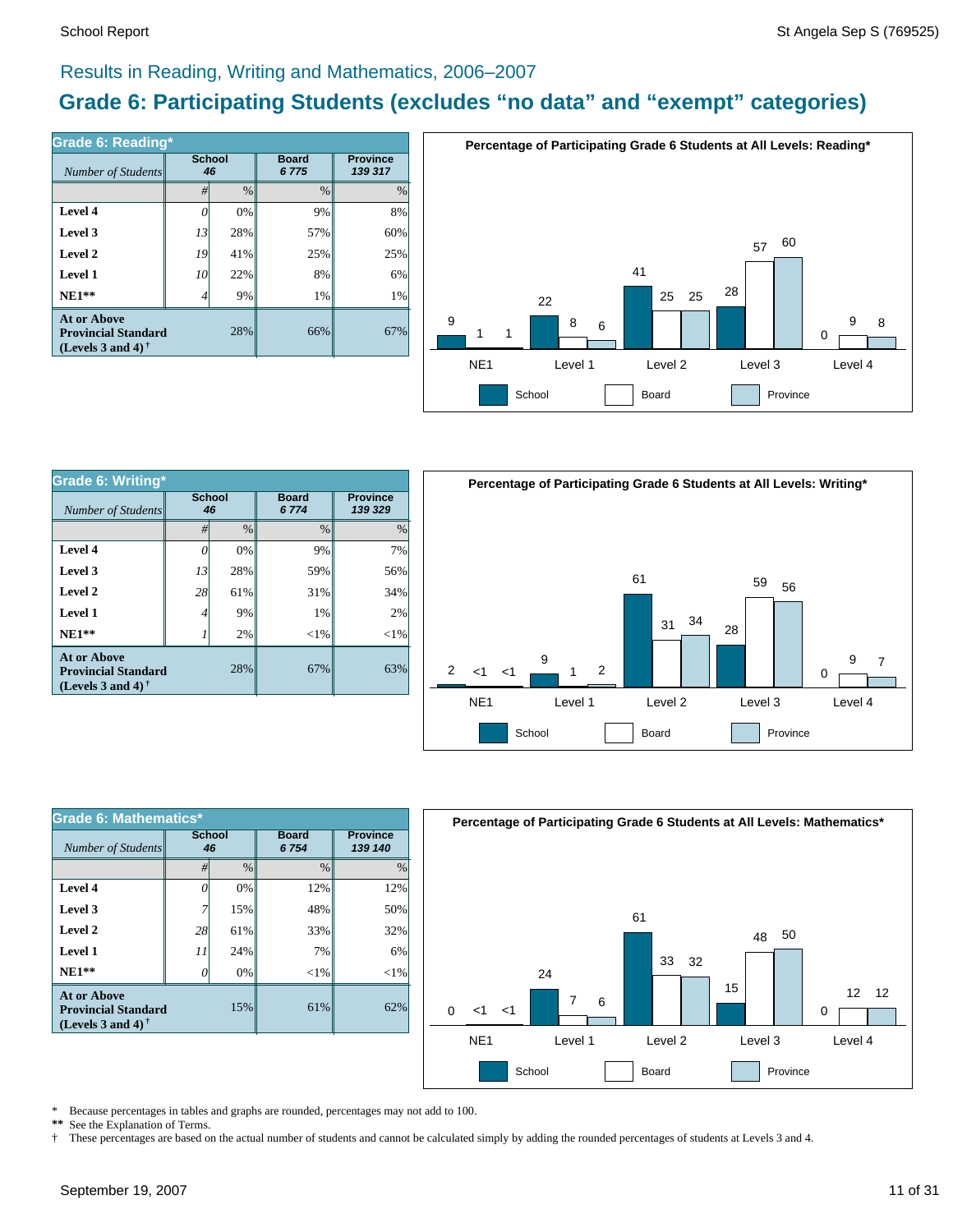### Results in Reading, Writing and Mathematics, 2006–2007

### **Grade 6: Gender††**

| Grade 6: School*                                                                                     |                     |                   |                     |            |                     |                    |  |
|------------------------------------------------------------------------------------------------------|---------------------|-------------------|---------------------|------------|---------------------|--------------------|--|
|                                                                                                      | Reading             |                   | <b>Writing</b>      |            |                     | <b>Mathematics</b> |  |
| Number of Students                                                                                   | <b>Female</b><br>23 | <b>Male</b><br>23 | <b>Female</b><br>23 | Male<br>23 | <b>Female</b><br>23 | Male<br>23         |  |
| Level 4                                                                                              | 0%                  | 0%                | 0%                  | 0%         | 0%                  | 0%                 |  |
| Level 3                                                                                              | 39%                 | 17%               | 48%                 | 9%         | 22%                 | 9%                 |  |
| Level 2                                                                                              | 48%                 | 35%               | 48%                 | 74%        | 70%                 | 52%                |  |
| <b>Level 1</b>                                                                                       | 9%                  | 35%               | 4%                  | 13%        | 9%                  | 39%                |  |
| $NE1**$                                                                                              | 4%                  | 13%               | 0%                  | 4%         | 0%                  | 0%                 |  |
| Participating<br><i>Students</i>                                                                     | 100%                | 100%              | 100%                | 100%       | 100%                | 100%               |  |
| No Data                                                                                              | 0%                  | 0%                | 0%                  | 0%         | 0%                  | 0%                 |  |
| Exempt                                                                                               | 0%                  | 0%                | 0%                  | 0%         | 0%                  | 0%                 |  |
| <b>At or Above</b><br><b>Provincial Standard</b><br>(Levels 3 and 4) <sup><math>\dagger</math></sup> | 39%                 | 17%               | 48%                 | 9%         | 22%                 | 9%                 |  |

| Grade 6: Board*                                                                                      |                       |              |                       |              |                       |                    |
|------------------------------------------------------------------------------------------------------|-----------------------|--------------|-----------------------|--------------|-----------------------|--------------------|
|                                                                                                      | Reading               |              | <b>Writing</b>        |              |                       | <b>Mathematics</b> |
| Number of Students                                                                                   | <b>Female</b><br>3438 | Male<br>3623 | <b>Female</b><br>3438 | Male<br>3623 | <b>Female</b><br>3438 | Male<br>3623       |
| Level 4                                                                                              | 11%                   | 6%           | 12%                   | 5%           | 12%                   | 11%                |
| Level 3                                                                                              | 58%                   | 51%          | 63%                   | 49%          | 48%                   | 44%                |
| Level 2                                                                                              | 23%                   | 26%          | 21%                   | 39%          | 31%                   | 32%                |
| Level 1                                                                                              | 5%                    | 10%          | 1%                    | 2%           | 6%                    | 7%                 |
| $NE1**$                                                                                              | 1%                    | 2%           | ${<}1\%$              | ${<}1\%$     | 0%                    | ${<}1\%$           |
| Participating<br><b>Students</b>                                                                     | 97%                   | 95%          | 97%                   | 95%          | 96%                   | 95%                |
| No Data                                                                                              | 1%                    | 1%           | 1%                    | 1%           | 1%                    | 1%                 |
| Exempt                                                                                               | 3%                    | 4%           | 3%                    | 4%           | 3%                    | 4%                 |
| <b>At or Above</b><br><b>Provincial Standard</b><br>(Levels 3 and 4) <sup><math>\dagger</math></sup> | 69%                   | 57%          | 75%                   | 54%          | 60%                   | 56%                |

| <b>Grade 6: Province*</b>                                                      |                        |                |                        |                |                    |                |  |
|--------------------------------------------------------------------------------|------------------------|----------------|------------------------|----------------|--------------------|----------------|--|
|                                                                                | Reading                |                | <b>Writing</b>         |                | <b>Mathematics</b> |                |  |
| Number of Students                                                             | <b>Female</b><br>70863 | Male<br>75 036 | <b>Female</b><br>70863 | Male<br>75 036 | Female<br>70863    | Male<br>75 036 |  |
| Level 4                                                                        | 10%                    | 5%             | 10%                    | 4%             | 11%                | 12%            |  |
| Level 3                                                                        | 61%                    | 53%            | 62%                    | 46%            | 49%                | 47%            |  |
| Level 2                                                                        | 21%                    | 27%            | 24%                    | 41%            | 31%                | 30%            |  |
| <b>Level 1</b>                                                                 | 4%                     | 8%             | 1%                     | 3%             | 5%                 | 6%             |  |
| $NE1**$                                                                        | 1%                     | 1%             | ${<}1\%$               | ${<}1\%$       | ${<}1\%$           | ${<}1\%$       |  |
| <i>Participating</i><br><i>Students</i>                                        | 97%                    | 94%            | 97%                    | 94%            | 96%                | 94%            |  |
| No Data                                                                        | 1%                     | 1%             | 1%                     | 1%             | 1%                 | $1\%$          |  |
| <b>Exempt</b>                                                                  | 3%                     | 4%             | 2%                     | 4%             | 3%                 | $4\%$          |  |
| <b>At or Above</b><br><b>Provincial Standard</b><br>(Levels 3 and 4) $\dagger$ | 70%                    | 59%            | 72%                    | 50%            | 60%                | 58%            |  |

\* Because percentages in tables are rounded, percentages may not add to 100.<br>\*\* See the Explanation of Terms.

See the Explanation of Terms.

† These percentages are based on the actual number of students and cannot be calculated simply by adding the rounded percentages of students at Levels 3 and 4.<br>†† Results by gender include only students for whom gender dat

†† Results by gender include only students for whom gender data were available.





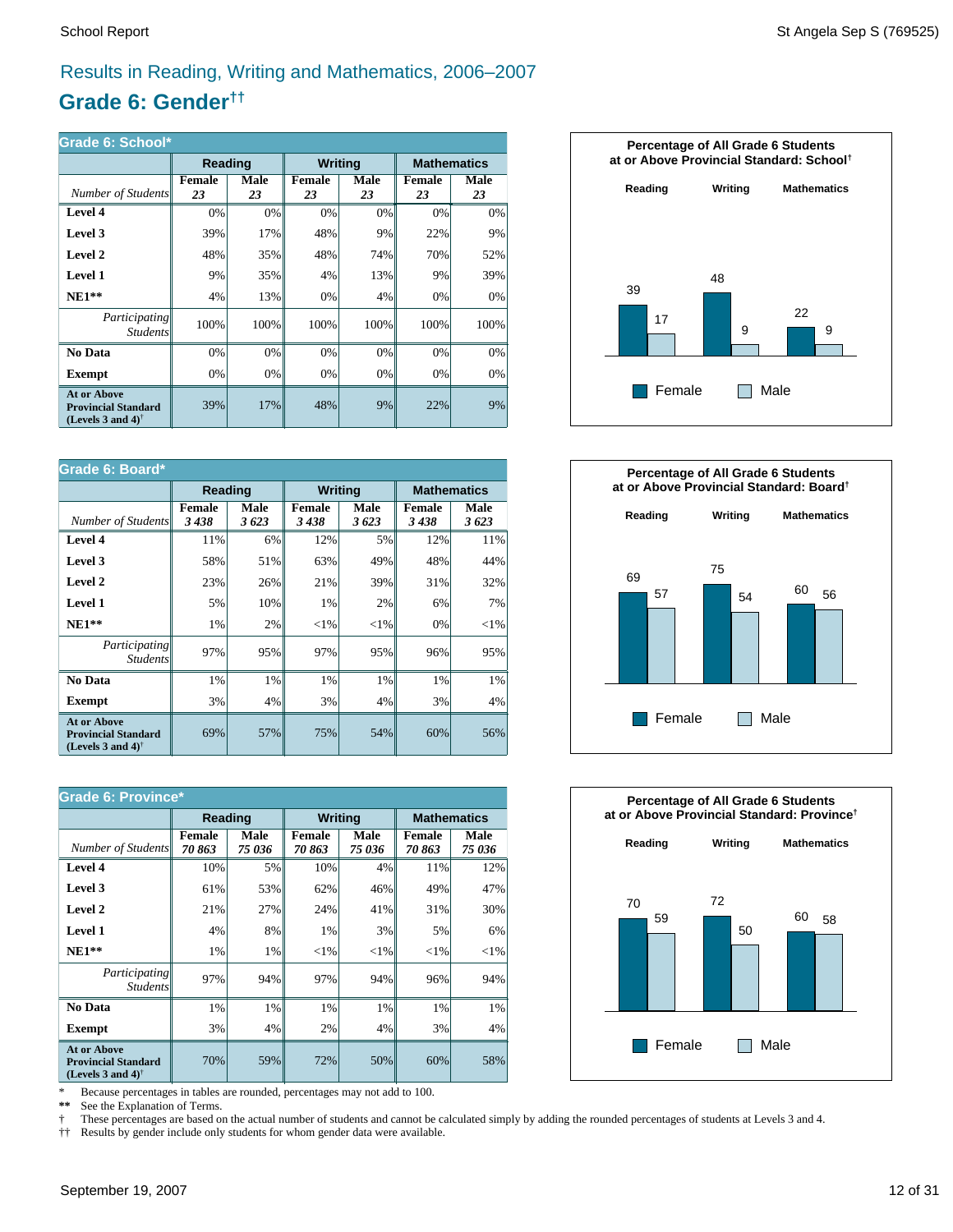### **Contextual Information over Time: Grade 3\*** Assessments of Reading, Writing and Mathematics, Primary and Junior Divisions, 2006–2007

This information provides a context for interpreting the school's results over the past five years.

| Grade 3                                               | 2002-2003           | 2003-2004                        | 2004-2005 | 2005-2006 | 2006-2007 |
|-------------------------------------------------------|---------------------|----------------------------------|-----------|-----------|-----------|
| <b>Enrolment</b>                                      |                     |                                  |           |           |           |
| Number of students                                    | 52                  | 52                               | 54        | 45        | 46        |
| <b>Participation in the Assessment</b>                |                     |                                  |           |           |           |
| Reading <sup>†</sup>                                  | 92%                 | 90%                              | 100%      | 84%       | 100%      |
| Writing <sup>†</sup>                                  | 94%                 | 90%                              | 100%      | 84%       | 100%      |
| Mathematics <sup>†</sup>                              | 94%                 | 90%                              | 100%      | 84%       | 100%      |
| <b>Gender</b>                                         |                     |                                  |           |           |           |
| Female                                                | 52%                 | 50%                              | 50%       | 60%       | 46%       |
| Male                                                  | 48%                 | 50%                              | 50%       | 40%       | 54%       |
| <b>Student Status</b>                                 |                     |                                  |           |           |           |
| ESL/ELD learners**                                    | $10\%$ <sup>+</sup> | 4%                               | 0%        | 0%        | 9%        |
| Students with special needs (excluding gifted)**      | $8%$ <sup>++</sup>  | 13%                              | 7%        | 11%       | 22%       |
| <b>Place of Birth</b>                                 |                     |                                  |           |           |           |
| Born in Canada                                        | n/a                 | 87%                              | 74%       | 76%       | 78%       |
| Born outside Canada                                   | 19%                 | 13%                              | 26%       | 24%       | 22%       |
| In Canada less than one year                          | 0%                  | 0%                               | 2%        | 0%        | 0%        |
| In Canada one year or more but less than three years  | 4%                  | 4%                               | 9%        | 7%        | 4%        |
| In Canada three years or more                         | 12%                 | 10%                              | 11%       | 18%       | 17%       |
| Language                                              |                     |                                  |           |           |           |
| First language learned at home was other than English | 29%                 | 58%                              | 50%       | 27%       | 41%       |
| <b>Year Student Entered Current School</b>            |                     |                                  |           |           |           |
| Year of the assessment                                |                     |                                  |           | 7%        | 15%       |
| Year prior to the assessment                          |                     |                                  | 9%        | 2%        |           |
| 2 years prior to the assessment                       |                     | Data not collected <sup>††</sup> | 16%       | 20%       |           |
| 3 or more years prior to the assessment               |                     |                                  |           | 69%       | 63%       |
| Data not available                                    |                     |                                  |           | 0%        | 0%        |

\* Contextual data pertaining to gender, student status, school background, place of birth and language learned at home are provided by schools and/or boards through the Student Data Collection process.

Some French Immersion students did not write all components of the assessment in Grade 3; the numbers shown are based on the number of students who were expected to write each component.

See the Explanation of Terms.

Ì The percentage of students in this year may not be comparable with those of later years as the definition for the ESL/ELD group changed in 2004 from "students enrolled in an ESL/ELD program" to "students designated as ESL/ELD learners".

++ The percentage of students designated as having special needs in this year may not be comparable with those of later years because the Individual Education Plan requirement came into effect for the 2004 assessments.

†† The question related to student mobility changed in 2005–2006.

n/a Information not available.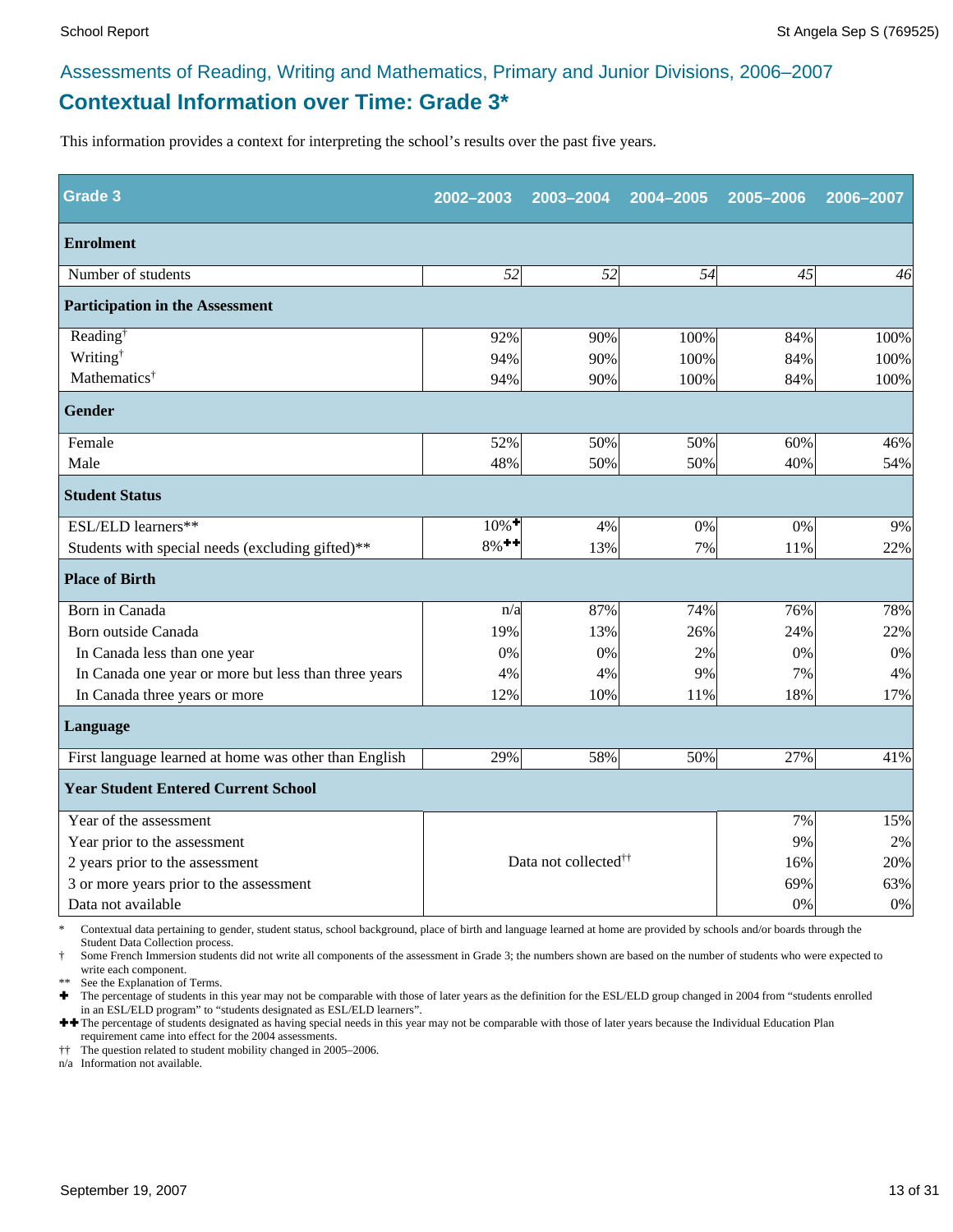## Results over Time, 2003–2004 to 2006–2007<sup>\*</sup>

## **Grade 3: Reading**

| <b>Grade 3 Reading: School*</b>                                  |             |             |             |             |  |  |  |
|------------------------------------------------------------------|-------------|-------------|-------------|-------------|--|--|--|
| Year                                                             | $'03 - '04$ | $'04 - '05$ | $'05 - '06$ | $'06 - '07$ |  |  |  |
| Number of<br><b>Students</b>                                     | 52          | 54          | 45          | 46          |  |  |  |
| Level 4                                                          | 4%          | 2%          | 7%          | 2%          |  |  |  |
| Level 3                                                          | 40%         | 20%         | 27%         | 46%         |  |  |  |
| Level 2                                                          | 35%         | 37%         | 33%         | 26%         |  |  |  |
| Level 1                                                          | 8%          | 22%         | 9%          | 15%         |  |  |  |
| $NE1**$                                                          | 0%          | 19%         | 9%          | 11%         |  |  |  |
| NEIS <sup>††</sup>                                               | 4%          |             |             |             |  |  |  |
| Participating<br><b>Students</b>                                 | 90%         | 100%        | 84%         | 100%        |  |  |  |
| No Data                                                          | 2%          | 0%          | 16%         | 0%          |  |  |  |
| <b>Exempt</b>                                                    | 8%          | 0%          | 0%          | 0%          |  |  |  |
| <b>At or Above</b><br>Provincial<br><b>Standard</b> <sup>†</sup> | 44%         | 22%         | 33%         | 48%         |  |  |  |

#### **Grade 3 Reading: Board\***

| Year                                                                    | $'03 - '04$ | $'04 - '05$ | $'05 - '06$ | $'06 - '07$ |
|-------------------------------------------------------------------------|-------------|-------------|-------------|-------------|
| Number of<br><b>Students</b>                                            | 6929        | 6 462       | 6 366       | 6083        |
| Level 4                                                                 | 7%          | 5%          | 7%          | 8%          |
| Level 3                                                                 | 47%         | 50%         | 55%         | 52%         |
| Level 2                                                                 | 27%         | 29%         | 24%         | 25%         |
| Level 1                                                                 | 7%          | 8%          | 6%          | 7%          |
| $NE1**$                                                                 | 1%          | 2%          | 1%          | 2%          |
| NEIS <sup>††</sup>                                                      | 5%          |             |             |             |
| Participating<br><b>Students</b>                                        | 93%         | 94%         | 94%         | 95%         |
| No Data                                                                 | 1%          | 1%          | 2%          | 1%          |
| <b>Exempt</b>                                                           | 6%          | 6%          | 4%          | 4%          |
| <b>At or Above</b><br><b>Provincial</b><br><b>Standard</b> <sup>†</sup> | 53%         | 55%         | 62%         | 60%         |

#### **Grade 3 Reading: Province\***

| Year                                                                    | $'03 - '04$ | $'04 - '05$ | $'05 - '06$ | $'06 - '07$ |
|-------------------------------------------------------------------------|-------------|-------------|-------------|-------------|
| Number of<br><b>Students</b>                                            | 138 290     | 132 667     | 129 630     | 127 618     |
| Level 4                                                                 | 6%          | 6%          | 6%          | 6%          |
| Level 3                                                                 | 47%         | 53%         | 56%         | 55%         |
| Level 2                                                                 | 27%         | 27%         | 24%         | 25%         |
| Level 1                                                                 | 6%          | 7%          | 6%          | 6%          |
| $NE1**$                                                                 | 1%          | 2%          | 1%          | 2%          |
| NEIS <sup>††</sup>                                                      | 6%          |             |             |             |
| Participating<br><b>Students</b>                                        | 93%         | 94%         | 94%         | 95%         |
| No Data                                                                 | 1%          | 1%          | 1%          | 1%          |
| <b>Exempt</b>                                                           | 6%          | 5%          | 5%          | 4%          |
| <b>At or Above</b><br><b>Provincial</b><br><b>Standard</b> <sup>†</sup> | 54%         | 59%         | 62%         | 62%         |









Refer to the EQAO Web site (www.eqao.com) for data from previous years.

\* Because percentages in tables and graphs are rounded, and because graphs do not show all reporting categories, percentages may not add to 100.

See the Explanation of Terms.

† These percentages are based on the actual number of students and cannot be calculated simply by adding the rounded percentages of students at Levels 3 and 4.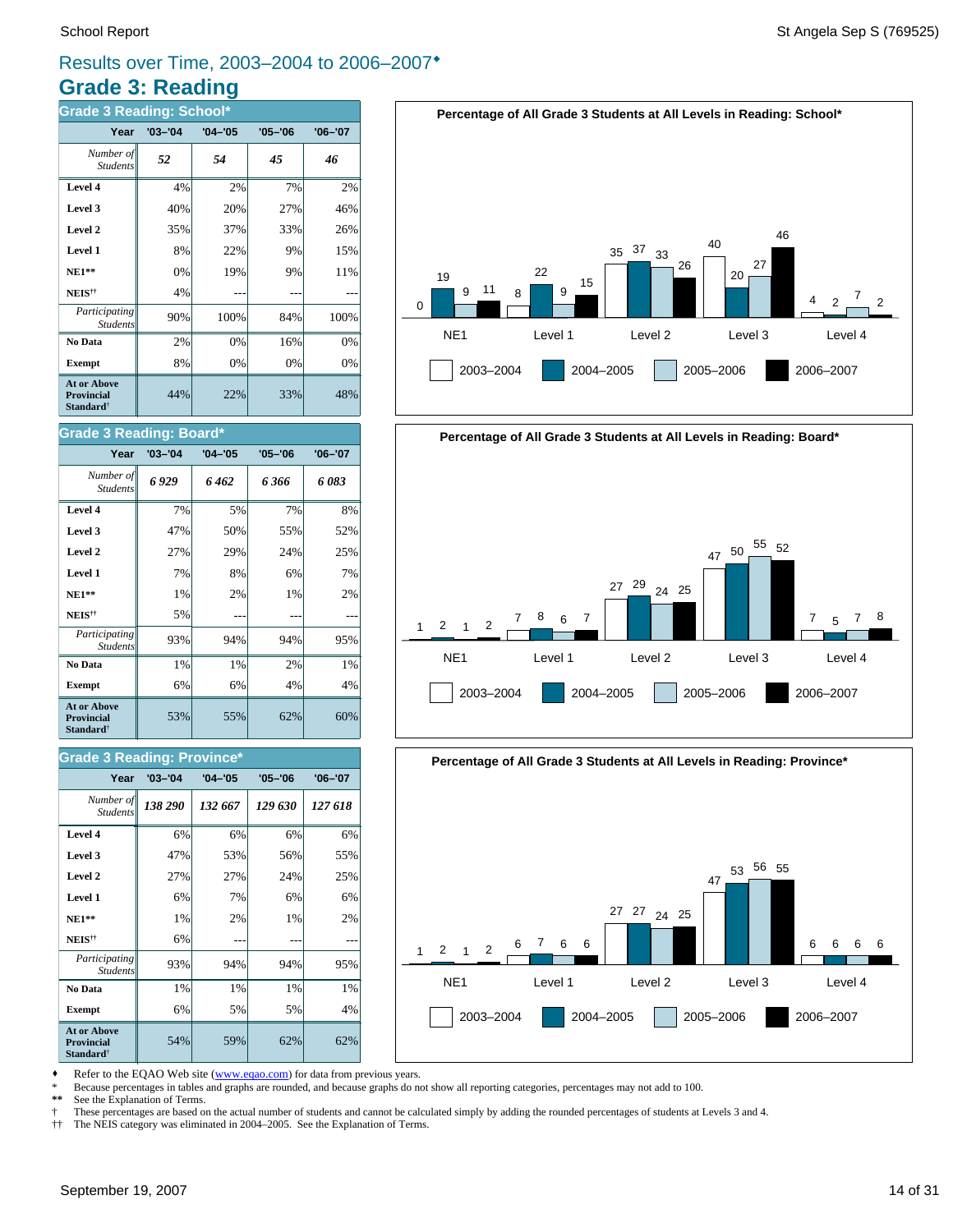### **Grade 3: Writing** Results over Time, 2003–2004 to 2006–2007<sup>\*</sup>

| <b>Grade 3 Writing: School*</b>                                  |             |             |             |             |  |  |  |  |
|------------------------------------------------------------------|-------------|-------------|-------------|-------------|--|--|--|--|
| Year                                                             | $'03 - '04$ | $'04 - '05$ | $'05 - '06$ | $'06 - '07$ |  |  |  |  |
| Number of<br><b>Students</b>                                     | 52          | 54          | 45          | 46          |  |  |  |  |
| Level 4                                                          | 4%          | 0%          | 2%          | 2%          |  |  |  |  |
| Level 3                                                          | 38%         | 26%         | 49%         | 57%         |  |  |  |  |
| Level 2                                                          | 46%         | 61%         | 33%         | 41%         |  |  |  |  |
| Level 1                                                          | 0%          | 7%          | 0%          | 0%          |  |  |  |  |
| $NE1**$                                                          | 0%          | 6%          | 0%          | 0%          |  |  |  |  |
| NEIS <sup>††</sup>                                               | 2%          |             |             |             |  |  |  |  |
| Participating<br><b>Students</b>                                 | 90%         | 100%        | 84%         | 100%        |  |  |  |  |
| No Data                                                          | 2%          | 0%          | 16%         | 0%          |  |  |  |  |
| <b>Exempt</b>                                                    | 8%          | 0%          | 0%          | 0%          |  |  |  |  |
| <b>At or Above</b><br>Provincial<br><b>Standard</b> <sup>†</sup> | 42%         | 26%         | 51%         | 59%         |  |  |  |  |

#### **Grade 3 Writing: Board\***

| Year                                                                    | $'03 - '04$ | $'04 - '05$ | $'05 - '06$ | $'06 - '07$ |
|-------------------------------------------------------------------------|-------------|-------------|-------------|-------------|
| Number of<br><b>Students</b>                                            | 6929        | 6 462       | 6 366       | 6083        |
| Level 4                                                                 | 10%         | 7%          | 8%          | 8%          |
| Level 3                                                                 | 51%         | 56%         | 61%         | 61%         |
| Level 2                                                                 | 28%         | 28%         | 24%         | 25%         |
| Level 1                                                                 | 1%          | 1%          | ${<}1\%$    | ${<}1\%$    |
| $NE1**$                                                                 | 1%          | 1%          | ${<}1\%$    | 1%          |
| NEIS <sup>††</sup>                                                      | 3%          |             |             |             |
| Participating<br><b>Students</b>                                        | 94%         | 94%         | 94%         | 95%         |
| No Data                                                                 | 1%          | 1%          | 2%          | 1%          |
| <b>Exempt</b>                                                           | 5%          | 5%          | 4%          | 4%          |
| <b>At or Above</b><br><b>Provincial</b><br><b>Standard</b> <sup>†</sup> | 62%         | 63%         | 70%         | 69%         |

#### **Grade 3 Writing: Province\***

| Year                                                                    | $'03 - '04$ | $'04 - '05$ | $'05 - '06$ | $'06 - '07$ |
|-------------------------------------------------------------------------|-------------|-------------|-------------|-------------|
| Number of<br><b>Students</b>                                            | 138 290     | 132 667     | 129 630     | 127 618     |
| Level 4                                                                 | 9%          | 6%          | 6%          | 6%          |
| Level 3                                                                 | 49%         | 55%         | 58%         | 58%         |
| Level 2                                                                 | 31%         | 32%         | 29%         | 30%         |
| Level 1                                                                 | 1%          | 1%          | ${<}1\%$    | ${<}1\%$    |
| <b>NE1**</b>                                                            | 1%          | 1%          | $<$ 1%      | ${<}1\%$    |
| NEIS <sup>††</sup>                                                      | 3%          |             |             |             |
| Participating<br><b>Students</b>                                        | 94%         | 94%         | 94%         | 95%         |
| No Data                                                                 | 1%          | 1%          | 1%          | 1%          |
| <b>Exempt</b>                                                           | 5%          | 5%          | 5%          | 4%          |
| <b>At or Above</b><br><b>Provincial</b><br><b>Standard</b> <sup>†</sup> | 58%         | 61%         | 64%         | 64%         |







Refer to the EQAO Web site (www.eqao.com) for data from previous years.

\* Because percentages in tables and graphs are rounded, and because graphs do not show all reporting categories, percentages may not add to 100.

See the Explanation of Terms.

† These percentages are based on the actual number of students and cannot be calculated simply by adding the rounded percentages of students at Levels 3 and 4.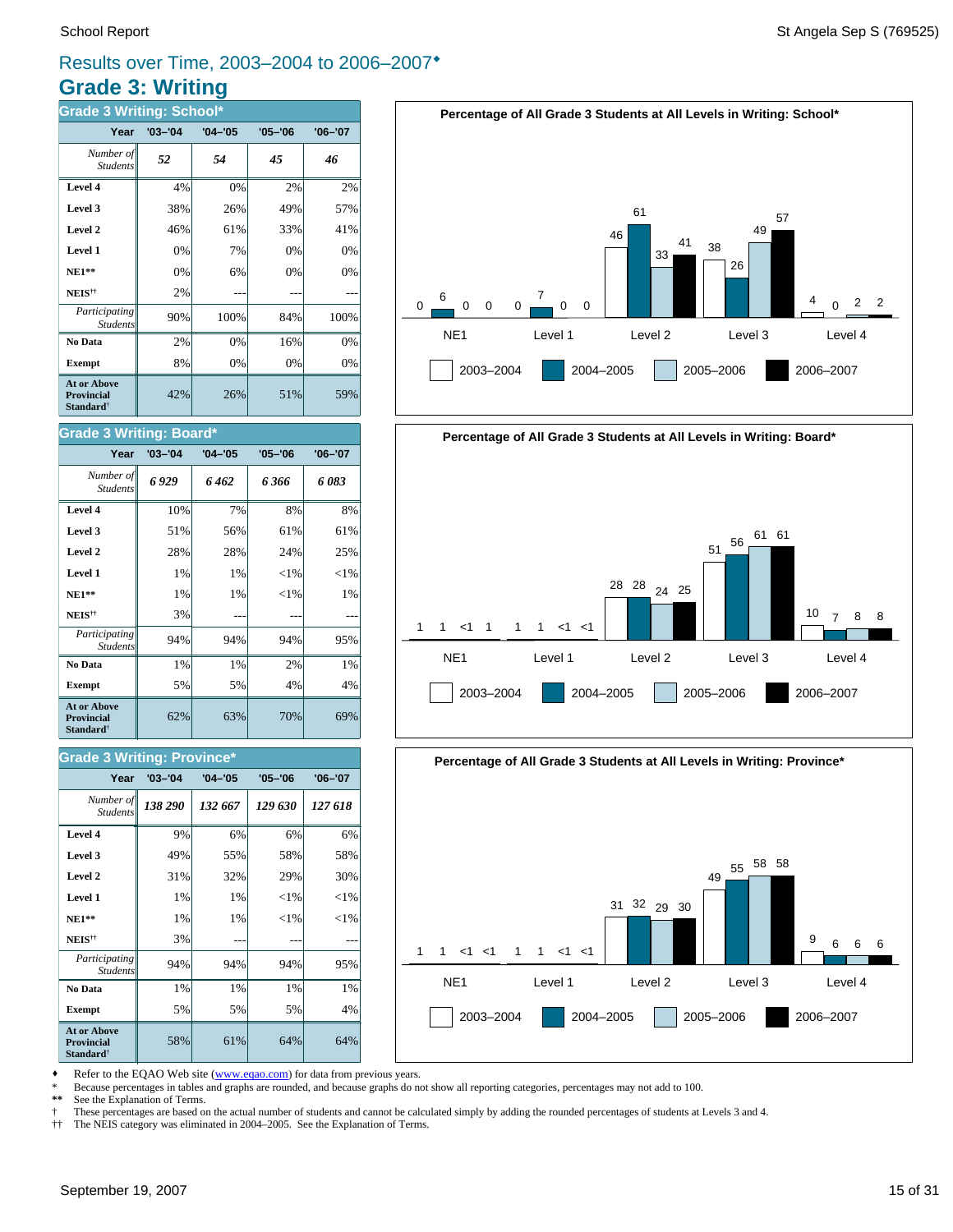### **Grade 3: Mathematics** Results over Time, 2003–2004 to 2006–2007®

| <b>Grade 3 Mathematics: School*</b>                                     |             |             |             |             |  |  |
|-------------------------------------------------------------------------|-------------|-------------|-------------|-------------|--|--|
| Year                                                                    | $'03 - '04$ | $'04 - '05$ | $'05 - '06$ | $'06 - '07$ |  |  |
| Number of<br><b>Students</b>                                            | 52          | 54          | 45          | 46          |  |  |
| Level 4                                                                 | 10%         | 2%          | 0%          | 2%          |  |  |
| Level 3                                                                 | 56%         | 22%         | 38%         | 52%         |  |  |
| Level 2                                                                 | 17%         | 54%         | 40%         | 39%         |  |  |
| Level 1                                                                 | 4%          | 15%         | 4%          | 7%          |  |  |
| <b>NE1**</b>                                                            | 0%          | 7%          | 2%          | 0%          |  |  |
| NEIS <sup>††</sup>                                                      | 4%          |             |             |             |  |  |
| Participating<br><b>Students</b>                                        | 90%         | 100%        | 84%         | 100%        |  |  |
| No Data                                                                 | 2%          | 0%          | 16%         | 0%          |  |  |
| <b>Exempt</b>                                                           | 8%          | 0%          | 0%          | 0%          |  |  |
| <b>At or Above</b><br><b>Provincial</b><br><b>Standard</b> <sup>†</sup> | 65%         | 24%         | 38%         | 54%         |  |  |

#### **Grade 3 Mathematics: Board\***

| Year                                                                    | $'03 - '04$ | $'04 - '05$ | $'05 - '06$ | $'06 - '07$ |
|-------------------------------------------------------------------------|-------------|-------------|-------------|-------------|
| Number of<br><b>Students</b>                                            | 7059        | 6 581       | 6501        | 6 2 4 3     |
| Level 4                                                                 | 14%         | 9%          | 13%         | 13%         |
| Level 3                                                                 | 49%         | 52%         | 54%         | 55%         |
| Level 2                                                                 | 25%         | 28%         | 25%         | 24%         |
| Level 1                                                                 | 3%          | 4%          | 2%          | 3%          |
| $NE1**$                                                                 | ${<}1\%$    | 1%          | ${<}1\%$    | ${<}1\%$    |
| NEIS <sup>††</sup>                                                      | 2%          |             |             |             |
| Participating<br><b>Students</b>                                        | 94%         | 94%         | 94%         | 95%         |
| No Data                                                                 | 1%          | 1%          | 2%          | 1%          |
| <b>Exempt</b>                                                           | 5%          | 5%          | 4%          | 4%          |
| <b>At or Above</b><br><b>Provincial</b><br><b>Standard</b> <sup>†</sup> | 63%         | 61%         | 66%         | 68%         |

### **Year '03–'04 '04–'05 '05–'06 '06–'07 Grade 3 Mathematics: Province**

| Number of   <br><b>Students</b>                                  | 141 245  | 135 740  | 132 782 | 130 996  |
|------------------------------------------------------------------|----------|----------|---------|----------|
| Level 4                                                          | 13%      | 10%      | 11%     | 11%      |
| Level 3                                                          | 52%      | 56%      | 57%     | 57%      |
| Level 2                                                          | 25%      | 26%      | 23%     | 24%      |
| Level 1                                                          | 2%       | 3%       | 3%      | 3%       |
| $NE1**$                                                          | ${<}1\%$ | ${<}1\%$ | ${<}1%$ | ${<}1\%$ |
| NEIS <sup>††</sup>                                               | 3%       |          |         |          |
| Participating<br><b>Students</b>                                 | 94%      | 95%      | 95%     | 95%      |
| No Data                                                          | 1%       | 1%       | 1%      | 1%       |
| <b>Exempt</b>                                                    | 5%       | 4%       | 4%      | 3%       |
| At or Above<br><b>Provincial</b><br><b>Standard</b> <sup>†</sup> | 64%      | 66%      | 68%     | 69%      |











Refer to the EQAO Web site (www.eqao.com) for data from previous years.

\* Because percentages in tables and graphs are rounded, and because graphs do not show all reporting categories, percentages may not add to 100.

See the Explanation of Terms.

† These percentages are based on the actual number of students and cannot be calculated simply by adding the rounded percentages of students at Levels 3 and 4.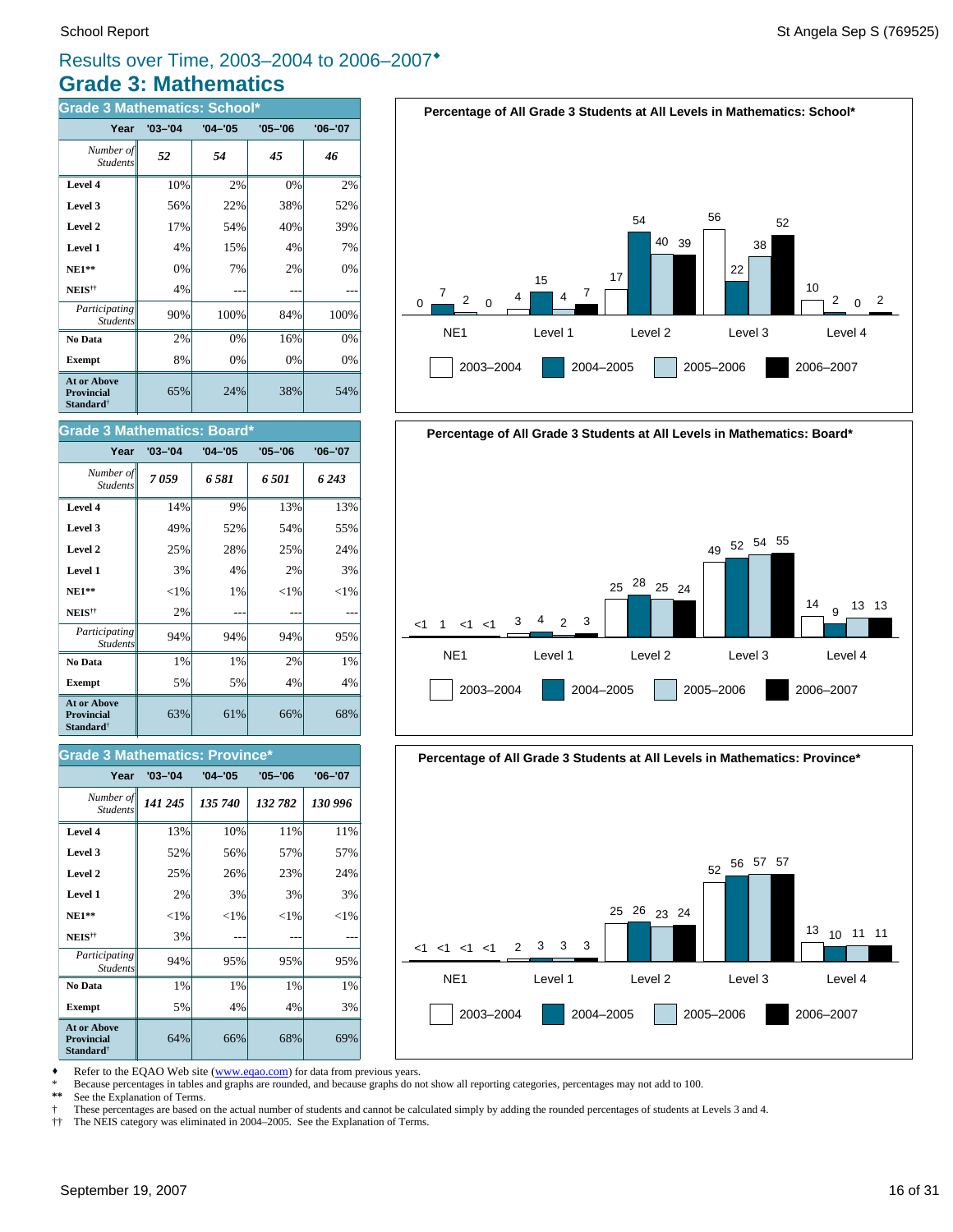### **Contextual Information over Time: Grade 6\*** Assessments of Reading, Writing and Mathematics, Primary and Junior Divisions, 2006–2007

This information provides a context for interpreting the school's results over the past five years.

| <b>Grade 6</b>                                        | 2002-2003                               | 2003-2004 | 2004-2005 | 2005-2006 | 2006-2007 |
|-------------------------------------------------------|-----------------------------------------|-----------|-----------|-----------|-----------|
| <b>Enrolment</b>                                      |                                         |           |           |           |           |
| Number of students                                    | 44                                      | 59        | 37        | 46        | 46        |
| <b>Participation in the Assessment</b>                |                                         |           |           |           |           |
| Reading                                               | 98%                                     | 95%       | 97%       | 96%       | 100%      |
| Writing                                               | 98%                                     | 95%       | 97%       | 96%       | 100%      |
| Mathematics                                           | 98%                                     | 95%       | 97%       | 96%       | 100%      |
| <b>Gender</b>                                         |                                         |           |           |           |           |
| Female                                                | 50%                                     | 56%       | 57%       | 52%       | 50%       |
| Male                                                  | 50%                                     | 44%       | 43%       | 48%       | 50%       |
| <b>Student Status</b>                                 |                                         |           |           |           |           |
| ESL/ELD learners**                                    | $11\%$ <sup>+</sup>                     | 3%        | 5%        | $0\%$     | 9%        |
| Students with special needs (excluding gifted)**      | $25\%$ <sup>++</sup>                    | 37%       | 22%       | 13%       | 28%       |
| <b>Place of Birth</b>                                 |                                         |           |           |           |           |
| Born in Canada                                        | n/a                                     | 68%       | 73%       | 80%       | 72%       |
| Born outside Canada                                   | 30%                                     | 29%       | 27%       | 20%       | 28%       |
| In Canada less than one year                          | 0%                                      | 2%        | 3%        | 0%        | 0%        |
| In Canada one year or more but less than three years  | 2%                                      | 0%        | 0%        | 0%        | 7%        |
| In Canada three years or more                         | 27%                                     | 25%       | 5%        | 20%       | 22%       |
| Language                                              |                                         |           |           |           |           |
| First language learned at home was other than English | 34%                                     | 37%       | 59%       | 26%       | 50%       |
| <b>Year Student Entered Current School</b>            |                                         |           |           |           |           |
| Year of the assessment                                |                                         |           |           | 7%        | 15%       |
| Year prior to the assessment                          |                                         |           |           | 2%        | 9%        |
| 2 years prior to the assessment                       | Data not collected <sup>††</sup><br>11% |           |           |           | 9%        |
| 3 or more years prior to the assessment               |                                         |           |           | 80%       | 67%       |
| Data not available                                    |                                         |           |           | 0%        | $0\%$     |

\* Contextual data pertaining to gender, student status, school background, place of birth and language learned at home are provided by schools and/or boards through the Student Data Collection process.

\*\* See the Explanation of Terms.<br> $\bullet$  The percentage of students in t

Ì The percentage of students in this year may not be comparable with those of later years as the definition for the ESL/ELD group changed in 2004 from "students enrolled in an ESL/ELD program" to "students designated as ESL/ELD learners".

++ The percentage of students designated as having special needs in this year may not be comparable with those of later years because the Individual Education Plan requirement came into effect for the 2004 assessments.

†† The question related to student mobility changed in 2005–2006.

n/a Information not available.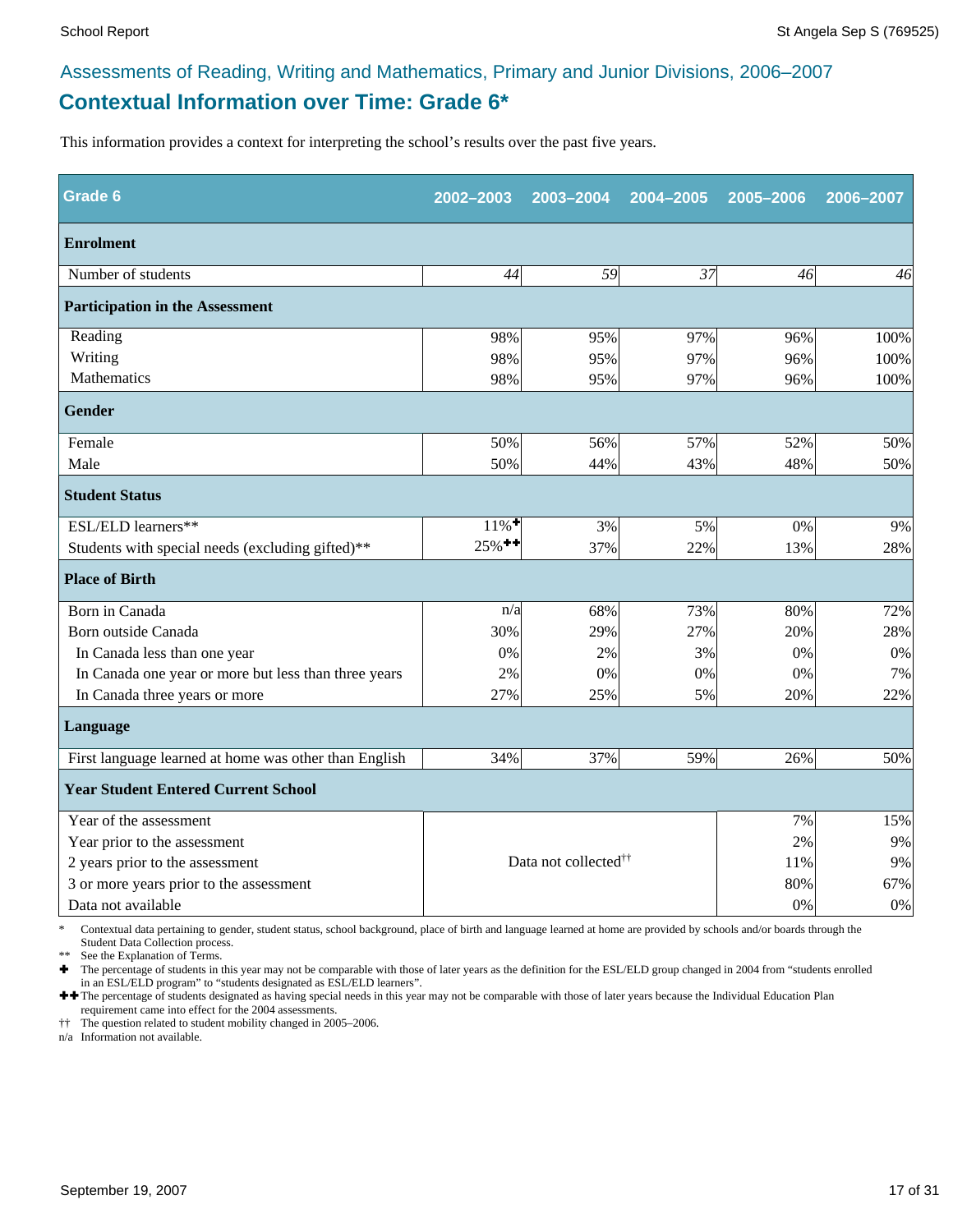### **Grade 6: Reading** Results over Time, 2003–2004 to 2006–2007<sup>\*</sup>

| <b>Grade 6 Reading: School*</b>                                  |             |             |             |             |  |  |
|------------------------------------------------------------------|-------------|-------------|-------------|-------------|--|--|
| Year                                                             | $'03 - '04$ | $'04 - '05$ | $'05 - '06$ | $'06 - '07$ |  |  |
| Number of<br><b>Students</b>                                     | 59          | 37          | 46          | 46          |  |  |
| Level 4                                                          | 14%         | 5%          | 4%          | 0%          |  |  |
| Level 3                                                          | 32%         | 51%         | 37%         | 28%         |  |  |
| Level 2                                                          | 27%         | 30%         | 39%         | 41%         |  |  |
| Level 1                                                          | 12%         | 11%         | 11%         | 22%         |  |  |
| $NE1**$                                                          | 3%          | 0%          | 4%          | 9%          |  |  |
| NEIS <sup>††</sup>                                               | 7%          |             |             |             |  |  |
| Participating<br><b>Students</b>                                 | 95%         | 97%         | 96%         | 100%        |  |  |
| No Data                                                          | 0%          | 0%          | 4%          | 0%          |  |  |
| <b>Exempt</b>                                                    | 5%          | 3%          | 0%          | 0%          |  |  |
| <b>At or Above</b><br>Provincial<br><b>Standard</b> <sup>†</sup> | 46%         | 57%         | 41%         | 28%         |  |  |

#### **Grade 6 Reading: Board\***

| Year                                                                    | $'03 - '04$ | $'04 - '05$ | $'05 - '06$ | $'06 - '07$ |
|-------------------------------------------------------------------------|-------------|-------------|-------------|-------------|
| Number of<br><b>Students</b>                                            | 6806        | 6858        | 7029        | 7 061       |
| Level 4                                                                 | 10%         | 7%          | 8%          | 9%          |
| Level 3                                                                 | 48%         | 51%         | 53%         | 54%         |
| Level 2                                                                 | 26%         | 28%         | 26%         | 24%         |
| Level 1                                                                 | 7%          | 9%          | 7%          | 7%          |
| $NE1**$                                                                 | 1%          | 1%          | 1%          | 1%          |
| NEIS <sup>††</sup>                                                      | 5%          |             |             |             |
| Participating<br><b>Students</b>                                        | 96%         | 95%         | 95%         | 96%         |
| No Data                                                                 | ${<}1\%$    | 1%          | 1%          | 1%          |
| <b>Exempt</b>                                                           | 4%          | 4%          | 3%          | 3%          |
| <b>At or Above</b><br><b>Provincial</b><br><b>Standard</b> <sup>†</sup> | 58%         | 58%         | 61%         | 63%         |

#### **Grade 6 Reading: Province\***

| Year                                                                    | $'03 - '04$ | $'04 - '05$ | $'05 - '06$ | $'06 - '07$ |
|-------------------------------------------------------------------------|-------------|-------------|-------------|-------------|
| Number of<br><b>Students</b>                                            | 146 169     | 143 421     | 146 711     | 145 901     |
| Level 4                                                                 | 9%          | 8%          | 8%          | 7%          |
| Level 3                                                                 | 49%         | 55%         | 56%         | 57%         |
| Level 2                                                                 | 26%         | 25%         | 24%         | 24%         |
| Level 1                                                                 | 6%          | 7%          | 6%          | 6%          |
| $NE1**$                                                                 | $<$ 1%      | 1%          | 1%          | 1%          |
| NEIS <sup>††</sup>                                                      | 5%          |             |             |             |
| Participating<br><b>Students</b>                                        | 95%         | 95%         | 95%         | 95%         |
| No Data                                                                 | 1%          | 1%          | 1%          | 1%          |
| <b>Exempt</b>                                                           | 4%          | 4%          | 4%          | 3%          |
| <b>At or Above</b><br><b>Provincial</b><br><b>Standard</b> <sup>†</sup> | 58%         | 63%         | 64%         | 64%         |







Refer to the EQAO Web site (www.eqao.com) for data from previous years.

\* Because percentages in tables and graphs are rounded, and because graphs do not show all reporting categories, percentages may not add to 100.

See the Explanation of Terms.

† These percentages are based on the actual number of students and cannot be calculated simply by adding the rounded percentages of students at Levels 3 and 4.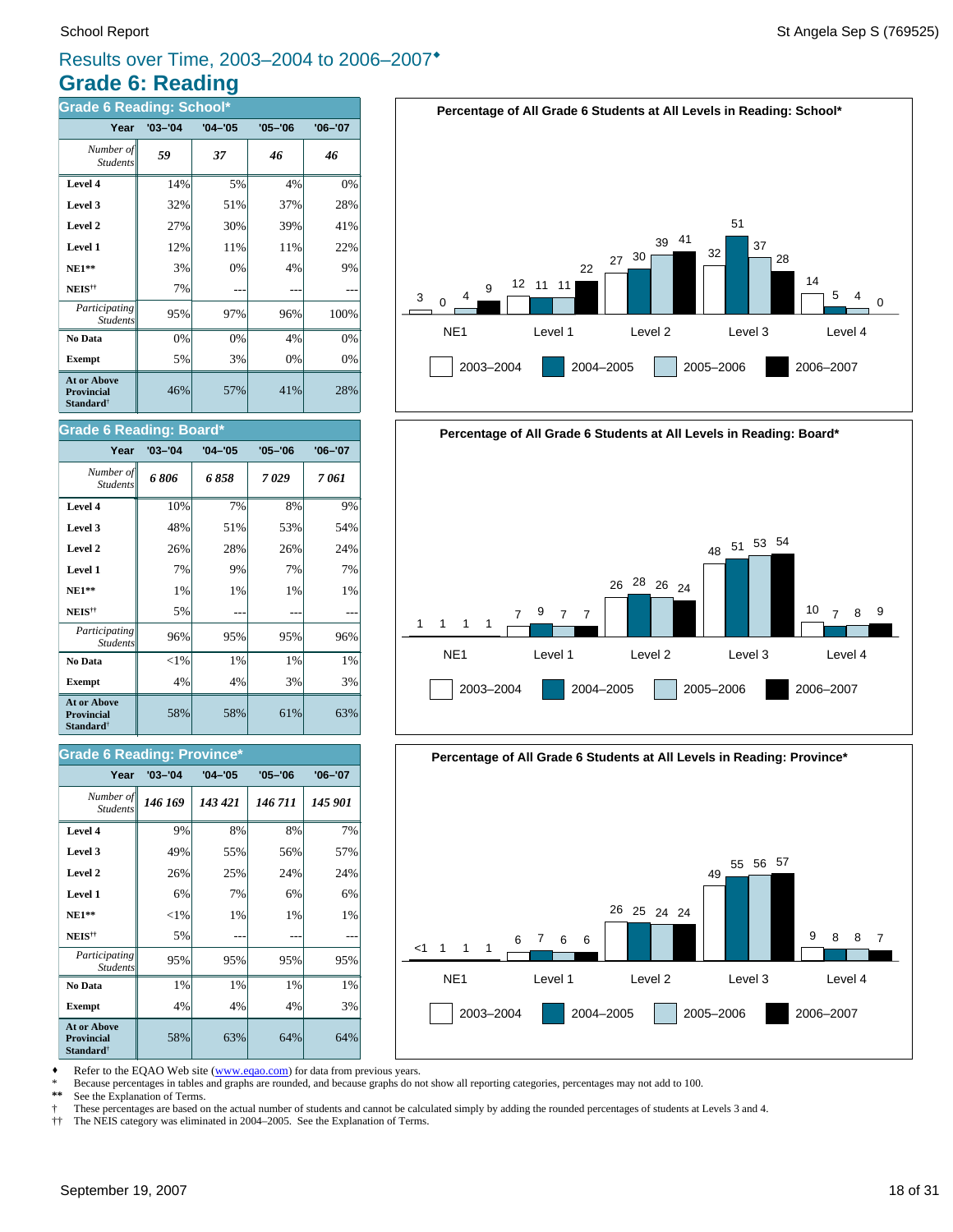### **Grade 6: Writing** Results over Time, 2003–2004 to 2006–2007®

| <b>Grade 6 Writing: School*</b>                                         |             |             |             |             |  |  |
|-------------------------------------------------------------------------|-------------|-------------|-------------|-------------|--|--|
| Year                                                                    | $'03 - '04$ | $'04 - '05$ | $'05 - '06$ | $'06 - '07$ |  |  |
| Number of<br><b>Students</b>                                            | 59          | 37          | 46          | 46          |  |  |
| Level 4                                                                 | 5%          | 11%         | 0%          | 0%          |  |  |
| Level 3                                                                 | 36%         | 46%         | 52%         | 28%         |  |  |
| Level 2                                                                 | 44%         | 35%         | 37%         | 61%         |  |  |
| Level 1                                                                 | 7%          | 3%          | 7%          | 9%          |  |  |
| $NE1**$                                                                 | 0%          | 3%          | 0%          | 2%          |  |  |
| NEIS <sup>††</sup>                                                      | 3%          |             |             |             |  |  |
| Participating<br><b>Students</b>                                        | 95%         | 97%         | 96%         | 100%        |  |  |
| No Data                                                                 | 0%          | 0%          | 4%          | 0%          |  |  |
| <b>Exempt</b>                                                           | 5%          | 3%          | 0%          | 0%          |  |  |
| <b>At or Above</b><br><b>Provincial</b><br><b>Standard</b> <sup>†</sup> | 41%         | 57%         | 52%         | 28%         |  |  |

#### **Grade 6 Writing: Board\***

| Year                                                                    | $'03 - '04$ | $'04 - '05$ | $'05 - '06$ | $'06 - '07$ |
|-------------------------------------------------------------------------|-------------|-------------|-------------|-------------|
| Number of<br><b>Students</b>                                            | 6806        | 6858        | 7029        | 7 061       |
| Level 4                                                                 | 10%         | 8%          | 8%          | 8%          |
| Level 3                                                                 | 47%         | 50%         | 57%         | 56%         |
| Level 2                                                                 | 31%         | 34%         | 28%         | 30%         |
| Level 1                                                                 | 4%          | 3%          | 2%          | 1%          |
| $NE1**$                                                                 | ${<}1\%$    | 1%          | ${<}1\%$    | ${<}1%$     |
| NEIS <sup>††</sup>                                                      | 2%          |             |             |             |
| Participating<br><b>Students</b>                                        | 95%         | 95%         | 95%         | 96%         |
| No Data                                                                 | ${<}1\%$    | $1\%$       | $1\%$       | 1%          |
| <b>Exempt</b>                                                           | 4%          | 4%          | 3%          | 3%          |
| <b>At or Above</b><br><b>Provincial</b><br><b>Standard</b> <sup>†</sup> | 57%         | 58%         | 65%         | 64%         |

#### **Grade 6 Writing: Province\***

| Year                                                             | $'03 - '04$ | $'04 - '05$ | $'05 - '06$ | $'06 - '07$ |
|------------------------------------------------------------------|-------------|-------------|-------------|-------------|
| Number of<br><b>Students</b>                                     | 146 168     | 143 421     | 146 711     | 145 901     |
| Level 4                                                          | 9%          | 7%          | 7%          | 7%          |
| Level 3                                                          | 45%         | 51%         | 54%         | 54%         |
| Level 2                                                          | 34%         | 33%         | 31%         | 33%         |
| Level 1                                                          | 4%          | 2%          | 2%          | 2%          |
| $NE1**$                                                          | ${<}1\%$    | 1%          | ${<}1%$     | ${<}1\%$    |
| NEIS <sup>††</sup>                                               | 3%          |             |             |             |
| Participating<br><b>Students</b>                                 | 95%         | 95%         | 95%         | 95%         |
| No Data                                                          | 1%          | 1%          | 1%          | 1%          |
| <b>Exempt</b>                                                    | 4%          | 4%          | 4%          | 3%          |
| <b>At or Above</b><br>Provincial<br><b>Standard</b> <sup>†</sup> | 54%         | 59%         | 61%         | 61%         |







Refer to the EQAO Web site (www.eqao.com) for data from previous years.

\* Because percentages in tables and graphs are rounded, and because graphs do not show all reporting categories, percentages may not add to 100.

See the Explanation of Terms.

† These percentages are based on the actual number of students and cannot be calculated simply by adding the rounded percentages of students at Levels 3 and 4.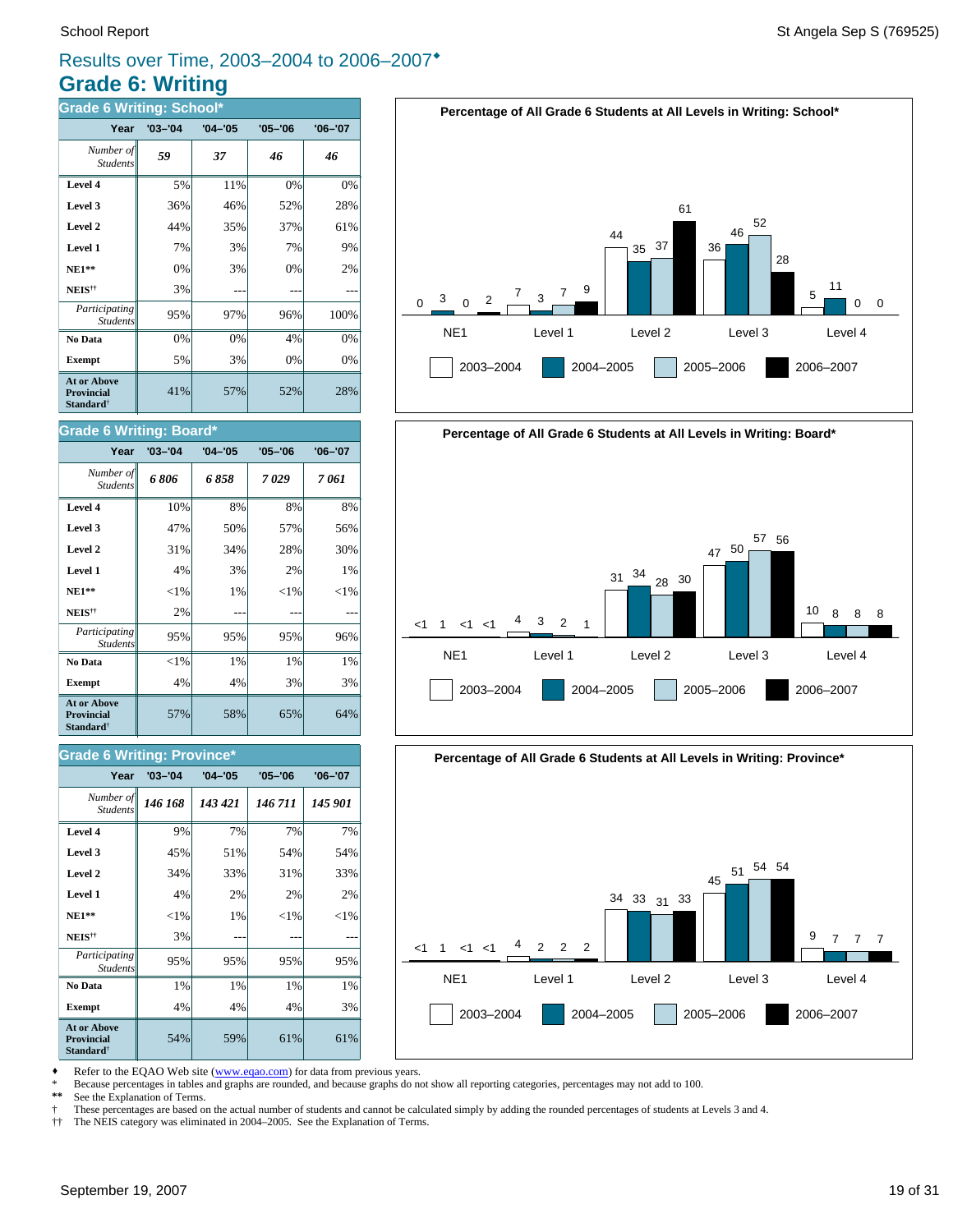### **Grade 6: Mathematics** Results over Time, 2003–2004 to 2006–2007<sup>\*</sup>

| <b>Grade 6 Mathematics: School*</b>                                     |             |             |             |             |  |  |  |  |  |
|-------------------------------------------------------------------------|-------------|-------------|-------------|-------------|--|--|--|--|--|
| Year                                                                    | $'03 - '04$ | $'04 - '05$ | $'05 - '06$ | $'06 - '07$ |  |  |  |  |  |
| Number of<br><b>Students</b>                                            | 59          | 37          | 46          | 46          |  |  |  |  |  |
| Level 4                                                                 | 10%         | 11%         | 7%          | 0%          |  |  |  |  |  |
| Level 3                                                                 | 27%         | 30%         | 43%         | 15%         |  |  |  |  |  |
| Level 2                                                                 | 25%         | 46%         | 28%         | 61%         |  |  |  |  |  |
| Level 1                                                                 | 22%         | 11%         | 17%         | 24%         |  |  |  |  |  |
| <b>NE1**</b>                                                            | 0%          | 0%          | 0%          | 0%          |  |  |  |  |  |
| NEIS <sup>††</sup>                                                      | 10%         |             |             |             |  |  |  |  |  |
| Participating<br><b>Students</b>                                        | 95%         | 97%         | 96%         | 100%        |  |  |  |  |  |
| No Data                                                                 | 0%          | 0%          | 4%          | 0%          |  |  |  |  |  |
| <b>Exempt</b>                                                           | 5%          | 3%          | 0%          | 0%          |  |  |  |  |  |
| <b>At or Above</b><br><b>Provincial</b><br><b>Standard</b> <sup>†</sup> | 37%         | 41%         | 50%         | 15%         |  |  |  |  |  |

#### **Grade 6 Mathematics: Board\***

| Year                                                                    | $'03 - '04$ | $'04 - '05$ | $'05 - '06$ | $'06 - '07$ |
|-------------------------------------------------------------------------|-------------|-------------|-------------|-------------|
| Number of<br><b>Students</b>                                            | 6806        | 6 858       | 7029        | 7 061       |
| Level 4                                                                 | 14%         | 9%          | 11%         | 12%         |
| Level 3                                                                 | 43%         | 46%         | 47%         | 46%         |
| Level 2                                                                 | 27%         | 32%         | 28%         | 31%         |
| Level 1                                                                 | 8%          | 9%          | 9%          | 6%          |
| $NE1**$                                                                 | ${<}1\%$    | ${<}1\%$    | ${<}1\%$    | ${<}1\%$    |
| NEIS <sup>††</sup>                                                      | 4%          |             |             |             |
| Participating<br><b>Students</b>                                        | 96%         | 95%         | 95%         | 96%         |
| No Data                                                                 | ${<}1\%$    | 1%          | 2%          | 1%          |
| <b>Exempt</b>                                                           | 4%          | 4%          | 3%          | 3%          |
| <b>At or Above</b><br><b>Provincial</b><br><b>Standard</b> <sup>†</sup> | 57%         | 54%         | 58%         | 58%         |

#### **Grade 6 Mathematics: Province\***

| Year                                                                    | $'03 - '04$ | $'04 - '05$ | $'05 - '06$ | $'06 - '07$ |
|-------------------------------------------------------------------------|-------------|-------------|-------------|-------------|
| Number of<br><b>Students</b>                                            | 146 168     | 143 421     | 146 711     | 145 901     |
| Level 4                                                                 | 13%         | 10%         | 11%         | 11%         |
| Level 3                                                                 | 44%         | 50%         | 50%         | 48%         |
| Level 2                                                                 | 27%         | 29%         | 27%         | 30%         |
| Level 1                                                                 | 6%          | 6%          | 7%          | 6%          |
| $NE1**$                                                                 | $<$ 1%      | ${<}1\%$    | ${<}1\%$    | ${<}1\%$    |
| NEIS <sup>††</sup>                                                      | 4%          |             |             |             |
| Participating<br><b>Students</b>                                        | 95%         | 95%         | 95%         | 95%         |
| No Data                                                                 | 1%          | 1%          | 1%          | 1%          |
| <b>Exempt</b>                                                           | 4%          | 4%          | 4%          | 4%          |
| <b>At or Above</b><br><b>Provincial</b><br><b>Standard</b> <sup>†</sup> | 57%         | 60%         | 61%         | 59%         |





**Percentage of All Grade 6 Students at All Levels in Mathematics: Province\***



Refer to the EQAO Web site (www.eqao.com) for data from previous years.

\* Because percentages in tables and graphs are rounded, and because graphs do not show all reporting categories, percentages may not add to 100.

See the Explanation of Terms.

† These percentages are based on the actual number of students and cannot be calculated simply by adding the rounded percentages of students at Levels 3 and 4.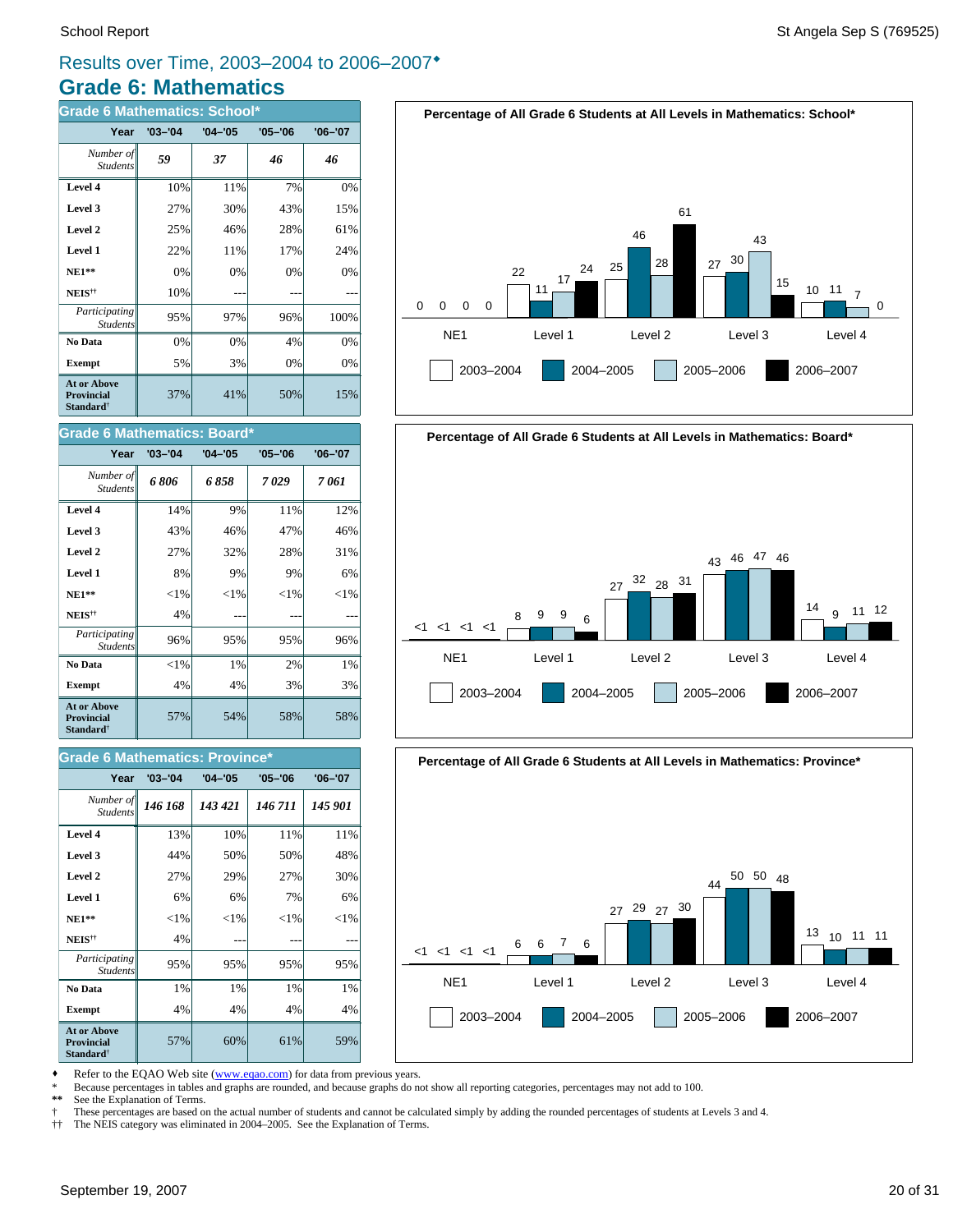

| Total Number of Grade 3 Students <sup>†</sup> |               |             |               |             |               |             |               |             |               |             |
|-----------------------------------------------|---------------|-------------|---------------|-------------|---------------|-------------|---------------|-------------|---------------|-------------|
|                                               | 2002-2003     |             | 2003-2004     |             |               | 2004-2005   |               | 2005-2006   |               | 2006-2007   |
|                                               | <b>Female</b> | <b>Male</b> | <b>Female</b> | <b>Male</b> | <b>Female</b> | <b>Male</b> | <b>Female</b> | <b>Male</b> | <b>Female</b> | <b>Male</b> |
| School                                        | 27            | 25          | 26            | 26          | 27            | 27          | 27            | 18          | 21            | 25          |

† Includes only students for whom gender data were available.

†† Refer to the board report for results for the board and to the provincial report for results for the province.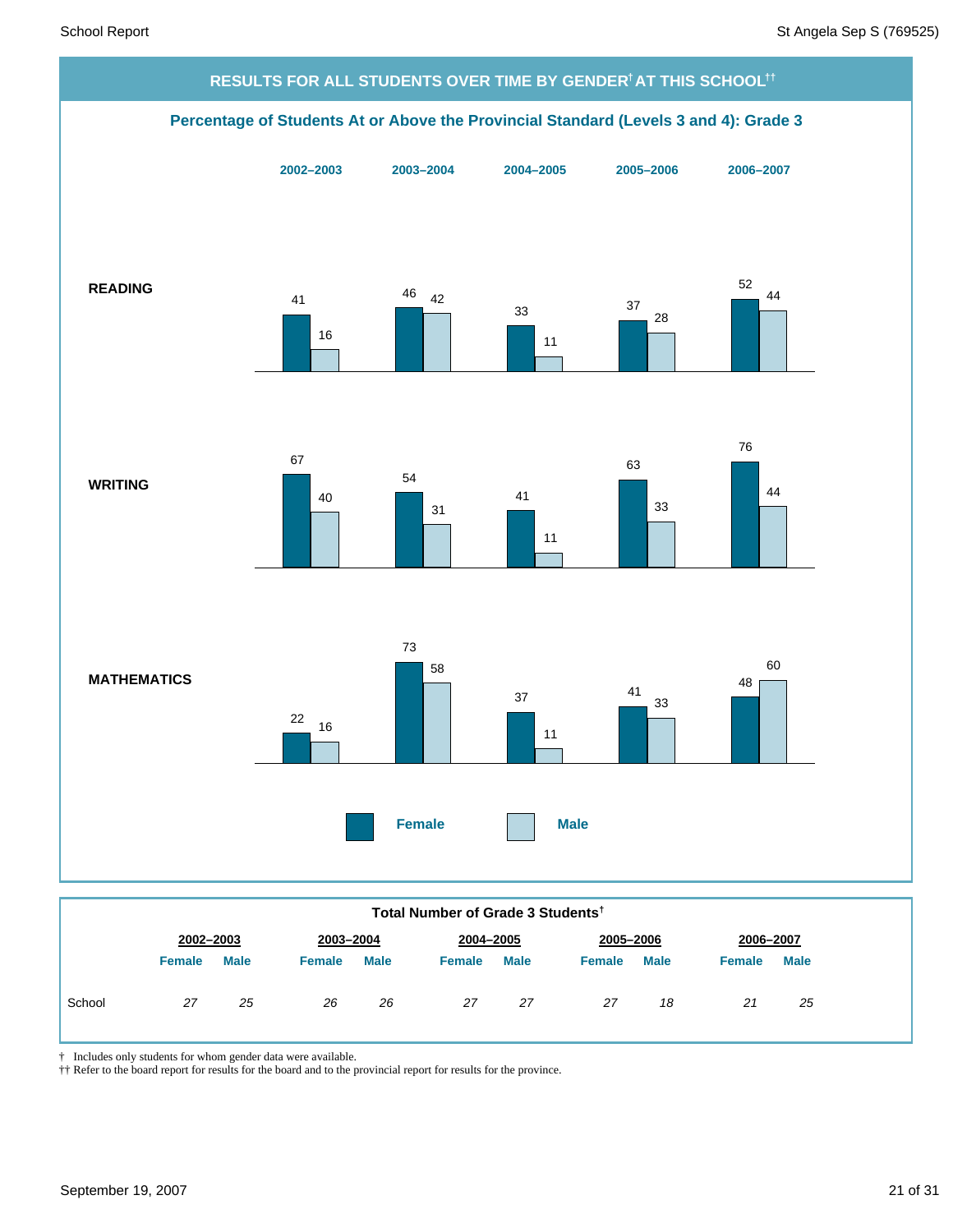

|  |  | Total Number of Grade 6 Students <sup>t</sup> |
|--|--|-----------------------------------------------|
|  |  |                                               |

|        | 2002-2003     |             | 2003-2004     |             | 2004-2005     |             | 2005-2006     |             |               | 2006-2007   |  |
|--------|---------------|-------------|---------------|-------------|---------------|-------------|---------------|-------------|---------------|-------------|--|
|        | <b>Female</b> | <b>Male</b> | <b>Female</b> | <b>Male</b> | <b>Female</b> | <b>Male</b> | <b>Female</b> | <b>Male</b> | <b>Female</b> | <b>Male</b> |  |
| School | 22            | 22          | 33            | 26          | 21            | 16          | 24            | 22          | 23            | 23          |  |

† Includes only students for whom gender data were available.

†† Refer to the board report for results for the board and to the provincial report for results for the province.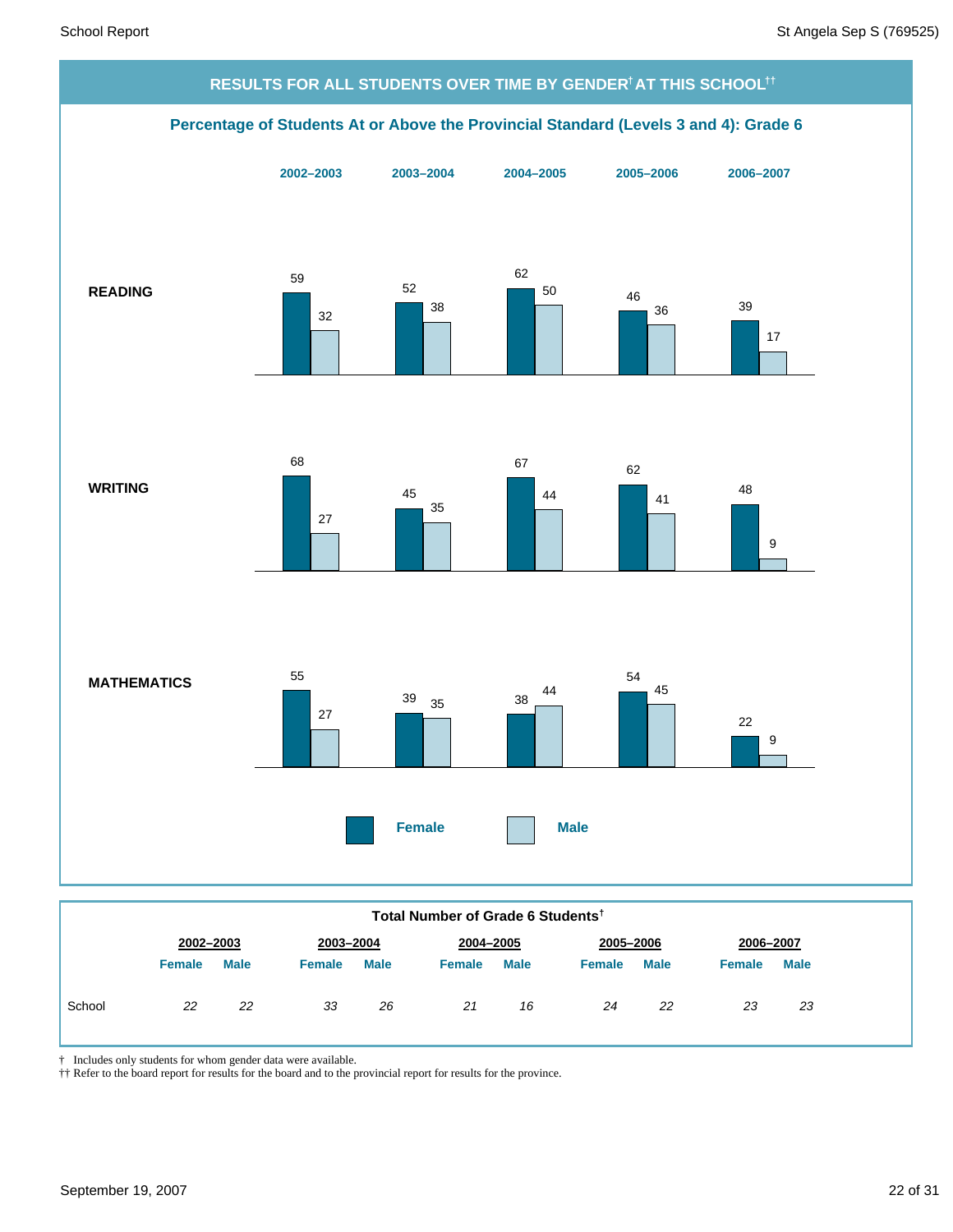|                                                                | STUDENT QUESTIONNAIRE RESULTS FOR THIS SCHOOL: GRADE 3 (# = 40) |                                                                     |
|----------------------------------------------------------------|-----------------------------------------------------------------|---------------------------------------------------------------------|
| <b>Questionnaire Item</b>                                      | Percentage of Students*                                         | <b>Number of</b><br><b>Students Who</b><br><b>Answered</b><br>"Yes" |
|                                                                | 0<br>100                                                        |                                                                     |
| I am a good reader.                                            | $26 \mid 4$<br>70                                               | 32                                                                  |
| I like to read.                                                | 54<br>35<br>11                                                  | 25                                                                  |
| I read by myself at home.                                      | 74<br>20<br>$\overline{7}$                                      | 34                                                                  |
| I read with someone older than me at home.                     | 41<br>54<br>$\vert 4$                                           | $\overline{c}$                                                      |
| I use a computer for reading activities at school.             | 85<br>15                                                        | 0                                                                   |
| I am a good writer.                                            | 50<br>33<br>17                                                  | 23                                                                  |
| I like to write.                                               | 54<br>33<br>13                                                  | 25                                                                  |
| I write by myself at home.                                     | 15<br>74<br>11                                                  | 34                                                                  |
| Someone older than me helps me with my writing at home.        | 48<br>43<br>9                                                   | 4                                                                   |
| I use a computer for writing activities at school.             | 63<br>35                                                        | 1                                                                   |
| I am good at mathematics.                                      | 50<br>39<br>11                                                  | 23                                                                  |
| I like mathematics.                                            | 48<br>39<br> 13                                                 | 22                                                                  |
| I use mathematics to solve problems outside school.            | 37<br>39<br>24                                                  | 18                                                                  |
| Someone older than me helps me with my mathematics at<br>home. | 33<br>52<br>13                                                  | 15                                                                  |
| I use a computer to learn mathematics at school.               | 78<br>17<br>$\overline{\mathbf{4}}$                             | $\overline{\mathbf{c}}$                                             |
| I use a calculator to learn mathematics at school.             | 78<br> 13 <br>9                                                 | 4                                                                   |
| At home, there is a computer for me to use for school work.    | 24<br>61<br>15                                                  | 28                                                                  |
|                                                                | <b>Sometimes</b><br>$\mathop{\sf No}\nolimits$<br>Yes           |                                                                     |

**STUDENT QUESTIONNAIRE RESULTS FOR THIS SCHOOL: GRADE 3 (# =** *46***)**

\* Percentages may not add to 100, due to a lack of or ambiguous responses. Where there is no number in a box, the percentage of responses is smaller than 4.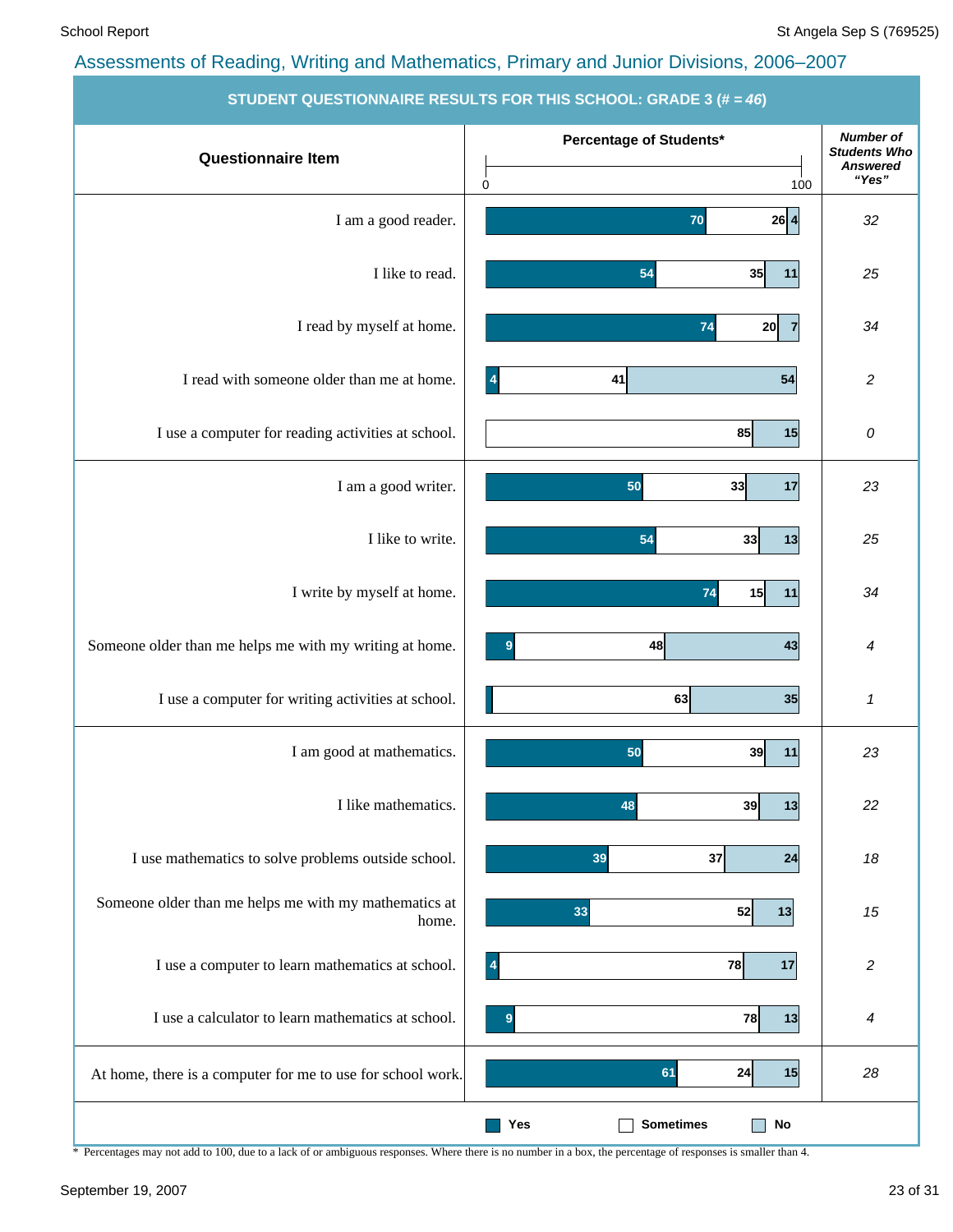| STUDENT QUESTIONNAIRE RESULTS FOR THIS SCHOOL: GRADE 3 (# = 46) |                                            |                                     |  |  |  |  |  |  |
|-----------------------------------------------------------------|--------------------------------------------|-------------------------------------|--|--|--|--|--|--|
| <b>Questionnaire Item</b>                                       | Percentage of Students*<br>$\Omega$<br>100 | <b>Number of</b><br><b>Students</b> |  |  |  |  |  |  |
| Language(s) students speak at home:                             |                                            |                                     |  |  |  |  |  |  |
| only or mostly English                                          | 57                                         | 26                                  |  |  |  |  |  |  |
| another language (or languages) as often as English             | 28                                         | 13                                  |  |  |  |  |  |  |
| only or mostly another language (or other languages)            | 15                                         | 7                                   |  |  |  |  |  |  |
| Language(s) that people speak to students at home:              |                                            |                                     |  |  |  |  |  |  |
| only or mostly English                                          | 43                                         | 20                                  |  |  |  |  |  |  |
| another language (or languages) as often as English             | 28                                         | 13                                  |  |  |  |  |  |  |
| only or mostly another language (or other languages)            | 28                                         | 13                                  |  |  |  |  |  |  |

\* Percentages may not add to 100, due to a lack of or ambiguous responses.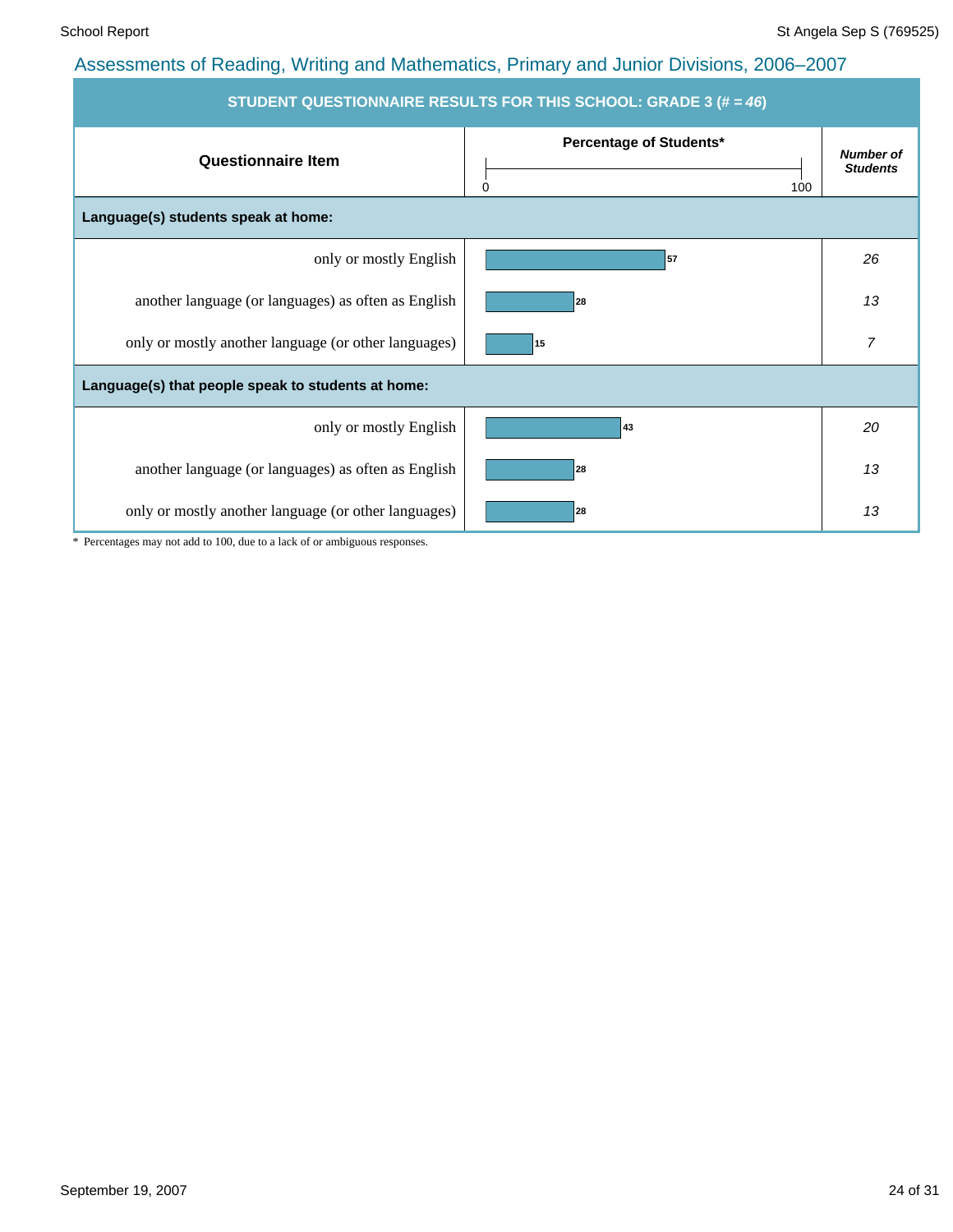|                                                                                                                               | <b>School</b>                                    |        |                                     | <b>Board</b>                     |                                                         |                                                                    | <b>Province</b> |                     |   |
|-------------------------------------------------------------------------------------------------------------------------------|--------------------------------------------------|--------|-------------------------------------|----------------------------------|---------------------------------------------------------|--------------------------------------------------------------------|-----------------|---------------------|---|
| <b>GRADE 3: STUDENT QUESTIONNAIRE</b><br><b>RESULTS FOR SCHOOL, BOARD AND</b><br><b>PROVINCE (all students, female, male)</b> | ⊻<br>$\overline{\mathbf{a}}$<br>$\epsilon$<br>رم | Φ<br>ത | <b>N</b><br>$\overline{\mathbf{c}}$ | ℒ<br>'වි ම<br>о<br>61<br>あ<br>10 | tσ<br>$\omega$ $\Omega$<br>$\overline{a}$ $\alpha$<br>ø | <u>ේ</u><br>$\ddot{\mathbf{o}}$<br>$\sim$<br>$\boldsymbol{\sigma}$ |                 | ெ<br>$\infty$<br>кo | ര |

**Percentage of Students Who Answered "Yes" to the Statements Below**

| <b>Reading</b>                                                 |       |       |       |     |     |     |     |     |     |
|----------------------------------------------------------------|-------|-------|-------|-----|-----|-----|-----|-----|-----|
| I am a good reader.                                            | 70%   | 62%   | 76%   | 65% | 66% | 63% | 68% | 70% | 66% |
| I like to read.                                                | 54%   | 57%   | 52%   | 56% | 65% | 48% | 58% | 67% | 50% |
| I read by myself at home.                                      | 74%   | 67%   | 80%   | 64% | 66% | 61% | 59% | 61% | 57% |
| I read with someone older than me at home.                     | 4%    | 5%    | $4\%$ | 13% | 13% | 13% | 16% | 15% | 17% |
| I use a computer for reading activities at school.             | 0%    | 0%    | 0%    | 20% | 21% | 20% | 24% | 24% | 24% |
| <b>Writing</b>                                                 |       |       |       |     |     |     |     |     |     |
| I am a good writer.                                            | 50%   | 52%   | 48%   | 48% | 54% | 43% | 51% | 58% | 45% |
| I like to write.                                               | 54%   | 57%   | 52%   | 53% | 59% | 47% | 53% | 61% | 45% |
| I write by myself at home.                                     | 74%   | 71%   | 76%   | 60% | 64% | 57% | 56% | 61% | 52% |
| Someone older than me helps me with my writing at<br>home.     | 9%    | 14%   | 4%    | 18% | 15% | 20% | 17% | 15% | 18% |
| I use a computer for writing activities at school.             | 2%    | 5%    | 0%    | 21% | 22% | 21% | 29% | 28% | 29% |
| <b>Mathematics</b>                                             |       |       |       |     |     |     |     |     |     |
| I am good at mathematics.                                      | 50%   | 33%   | 64%   | 49% | 41% | 56% | 53% | 46% | 61% |
| I like mathematics.                                            | 48%   | 43%   | 52%   | 59% | 55% | 63% | 57% | 54% | 60% |
| I use mathematics to solve problems outside school.            | 39%   | 38%   | 40%   | 32% | 33% | 31% | 34% | 34% | 34% |
| Someone older than me helps me with my mathematics at<br>home. | 33%   | 33%   | 32%   | 29% | 31% | 27% | 27% | 30% | 25% |
| I use a computer to learn mathematics at school.               | 4%    | 5%    | 4%    | 24% | 24% | 24% | 27% | 27% | 27% |
| I use a calculator to learn mathematics at school.             | $9\%$ | $0\%$ | 16%   | 15% | 14% | 15% | 13% | 12% | 14% |
| <b>Computer at home</b>                                        |       |       |       |     |     |     |     |     |     |
| There is a computer for me to use for school work.             | 61%   | 57%   | 64%   | 46% | 49% | 44% | 50% | 51% | 48% |

\* Includes only students for whom gender data were available.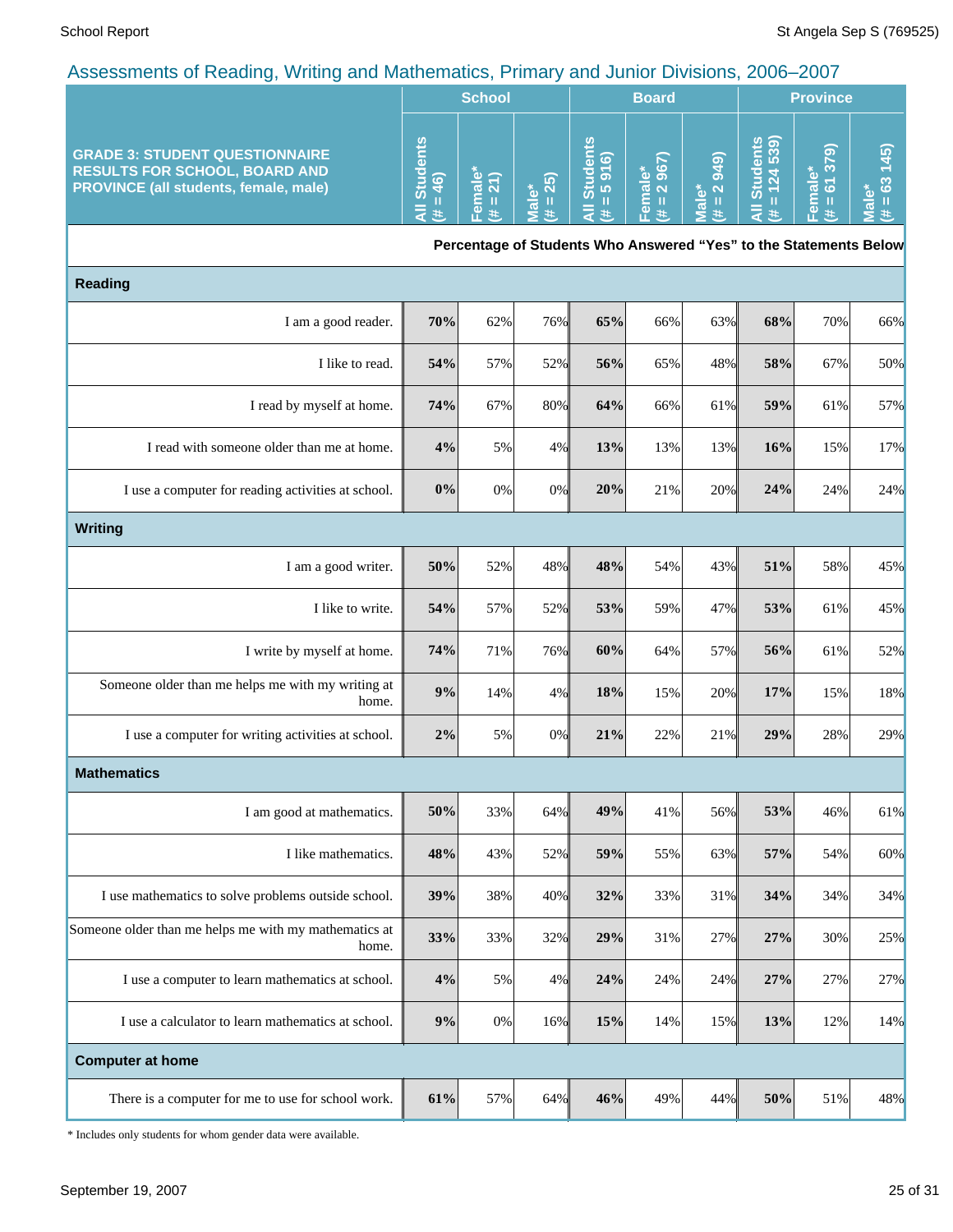| $\overline{a}$ to coordinate of troduing, thrilling and mathematics, it initially and cannot bitterflow, 2000, 2001    |                                      | <b>School</b>       |                   |                                                                                             | <b>Board</b>           |                                                                           | <b>Province</b>                       |                               |                                           |
|------------------------------------------------------------------------------------------------------------------------|--------------------------------------|---------------------|-------------------|---------------------------------------------------------------------------------------------|------------------------|---------------------------------------------------------------------------|---------------------------------------|-------------------------------|-------------------------------------------|
| <b>GRADE 3: STUDENT QUESTIONNAIRE</b><br><b>RESULTS FOR SCHOOL, BOARD AND</b><br>PROVINCE (all students, female, male) | <b>Students</b><br>$= 46$<br>₹<br>y. | Female*<br>(# = 21) | Male*<br>(# = 25) | $\begin{array}{c}\n\text{Students} \\ = 5 \text{ } 916\n\end{array}$<br>п<br>$\bar{a}$<br>违 | Female*<br>(# = 2 967) | 949)<br>$\overline{\mathbf{N}}$<br><b>Male*</b><br>$\mathbf{H}$<br>$\ast$ | Students<br>= 124 539)<br>П<br>₹<br>违 | 379)<br>Female*<br>(# = 61 3; | (45)<br>$\mathbf{c}^3$<br>Male*<br>Ш<br>违 |
| Language(s) students speak at home:**                                                                                  |                                      |                     |                   |                                                                                             |                        |                                                                           |                                       |                               |                                           |
| only or mostly English                                                                                                 | 57%                                  | 52%                 | 60%               | 68%                                                                                         | 65%                    | 70%                                                                       | 79%                                   | 79%                           | 80%                                       |
| another language (or languages) as often as English                                                                    | 28%                                  | 33%                 | 24%               | 20%                                                                                         | 21%                    | 19%                                                                       | 12%                                   | 12%                           | 11%                                       |
| only or mostly another language (or other languages)                                                                   | 15%                                  | 14%                 | 16%               | 12%                                                                                         | 14%                    | 11%                                                                       | 8%                                    | 9%                            | 8%                                        |
| Language(s) that people speak to students at home:**                                                                   |                                      |                     |                   |                                                                                             |                        |                                                                           |                                       |                               |                                           |
| only or mostly English                                                                                                 | 43%                                  | 43%                 | 44%               | 57%                                                                                         | 55%                    | 60%                                                                       | 76%                                   | 75%                           | 76%                                       |
| another language (or languages) as often as English                                                                    | 28%                                  | 33%                 | 24%               | 22%                                                                                         | 23%                    | 21%                                                                       | 11%                                   | 11%                           | 11%                                       |
| only or mostly another language (or other languages)                                                                   | 28%                                  | 24%                 | 32%               | 20%                                                                                         | 22%                    | 18%                                                                       | 13%                                   | 13%                           | 12%                                       |

\* Includes only students for whom gender data were available.

\*\* Percentages may not add to 100, due to a lack of or ambiguous responses.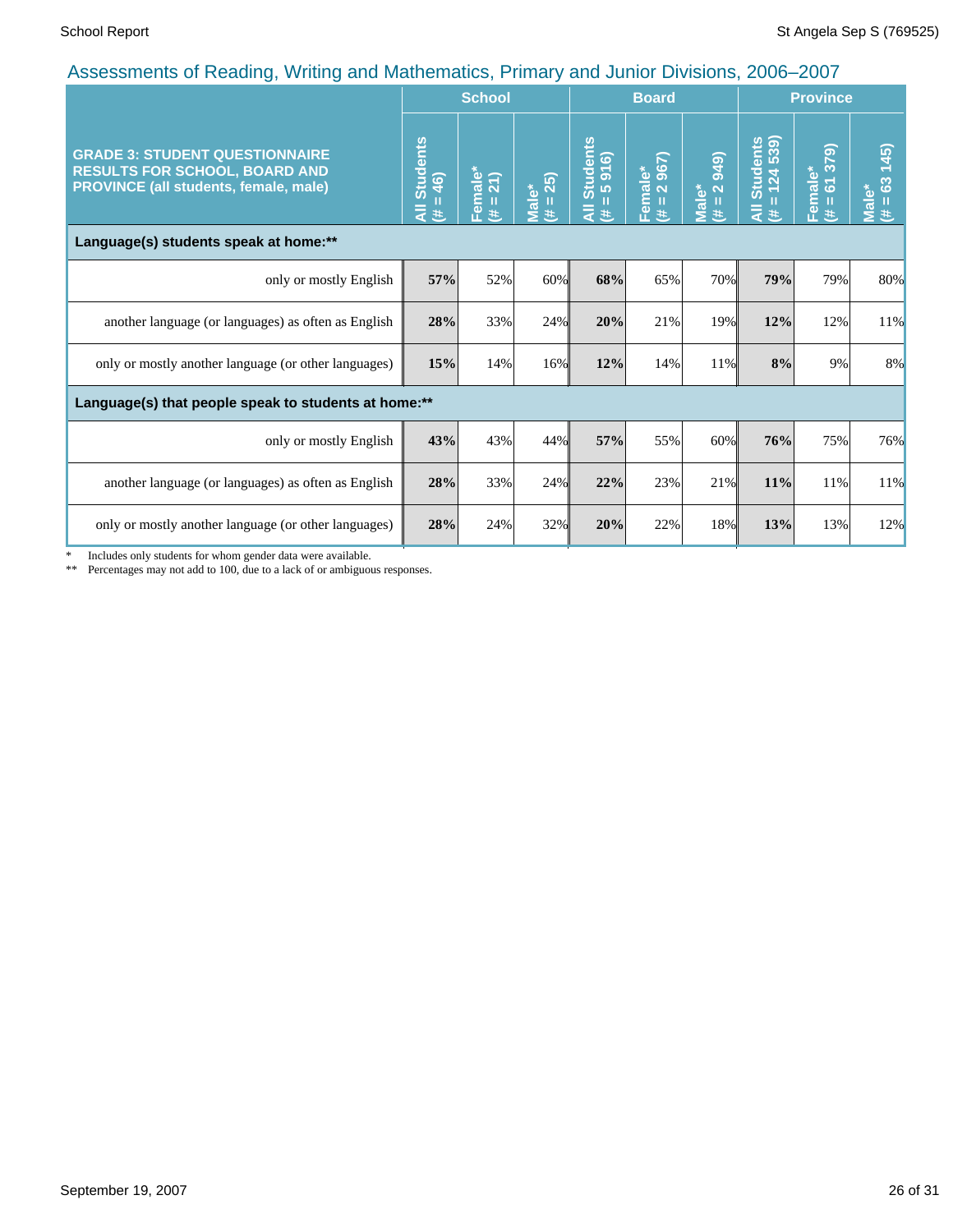|                                                                | <b>STODERT QUESTIONNAINE NESULTS FON THIS SUITOUL. GNADE 0 (# = 40)</b> |                                                                     |
|----------------------------------------------------------------|-------------------------------------------------------------------------|---------------------------------------------------------------------|
| <b>Questionnaire Item</b>                                      | Percentage of Students*<br>0<br>100                                     | <b>Number of</b><br><b>Students Who</b><br><b>Answered</b><br>"Yes" |
| I am a good reader.                                            | 59<br>39                                                                | 18                                                                  |
| I like to read.                                                | 61<br>11<br>28                                                          | 13                                                                  |
| I read by myself at home.                                      | 65<br>26<br>$\overline{9}$                                              | 30                                                                  |
| I read with someone older than me at home.                     | 20<br>70<br>11                                                          | 5                                                                   |
| I use a computer for reading activities at school.             | 50<br>37<br>13                                                          | 6                                                                   |
| I am a good writer.                                            | 52<br>37<br>11                                                          | 17                                                                  |
| I like to write.                                               | 37<br>13<br>50                                                          | 23                                                                  |
| I write by myself at home.                                     | 61<br>11<br>28                                                          | 28                                                                  |
| Someone older than me helps me with my writing at home.        | 67<br>24<br>9                                                           | 4                                                                   |
| I use a computer for writing activities at school.             | 52<br>22<br>26                                                          | 12                                                                  |
| I am good at mathematics.                                      | 35<br>54<br>11                                                          | 16                                                                  |
| I like mathematics.                                            | 52<br>30<br>15                                                          | 24                                                                  |
| I use mathematics to solve problems outside school.            | 41<br>46<br>13                                                          | 19                                                                  |
| Someone older than me helps me with my mathematics at<br>home. | 48<br>33<br>20                                                          | 9                                                                   |
| I use a computer to learn mathematics at school.               | 43<br>41<br>15                                                          | $\overline{7}$                                                      |
| I use a calculator to learn mathematics at school.             | 57<br>17<br>26                                                          | 12                                                                  |
| At home, there is a computer for me to use for school work.    | 22<br>65<br>13                                                          | 30                                                                  |
|                                                                | <b>Sometimes</b><br>Yes<br>No                                           |                                                                     |

**STUDENT QUESTIONNAIRE RESULTS FOR THIS SCHOOL: GRADE** 

\* Percentages may not add to 100, due to a lack of or ambiguous responses. Where there is no number in a box, the percentage of responses is smaller than 4.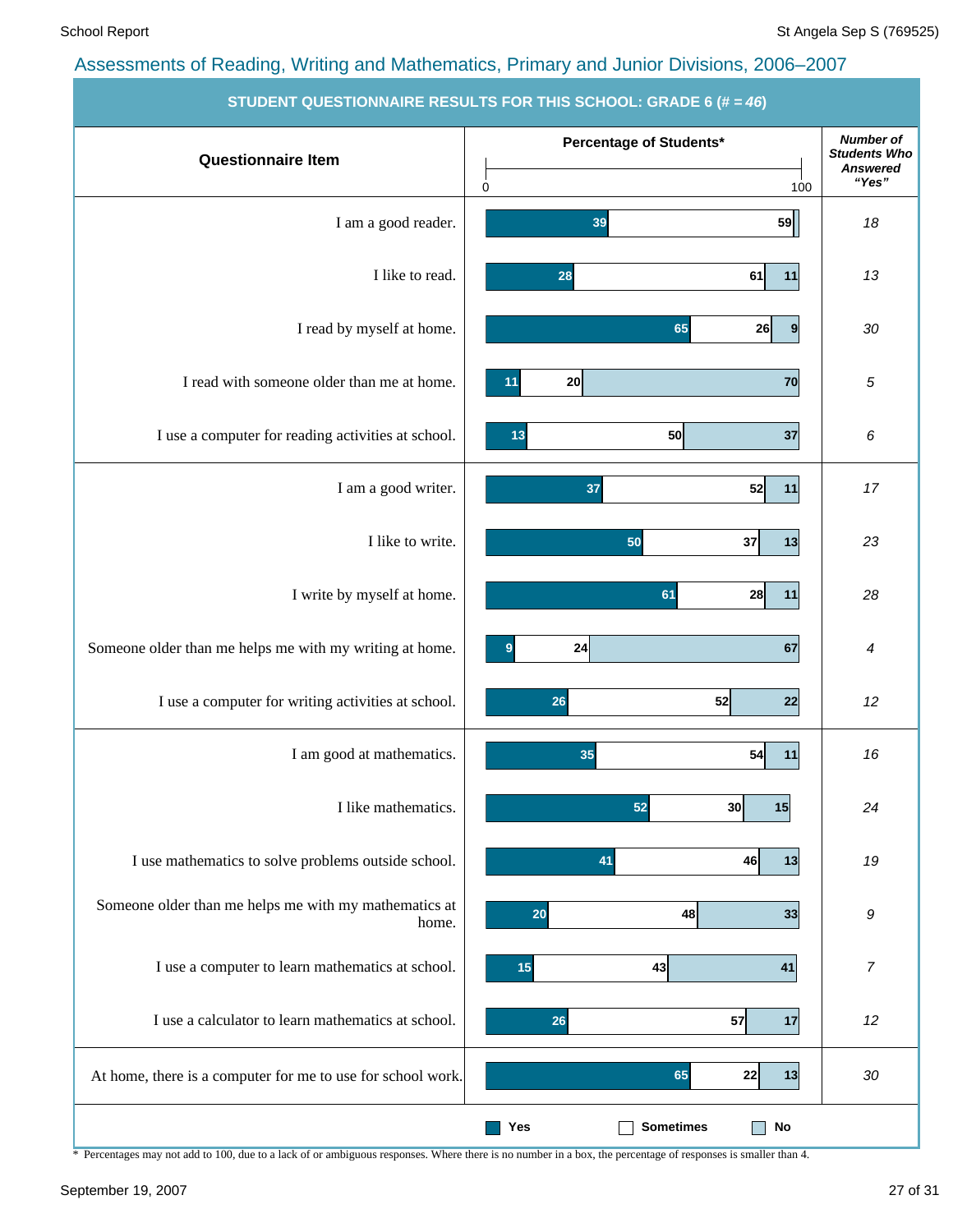| STUDENT QUESTIONNAIRE RESULTS FOR THIS SCHOOL: GRADE 6 (# = 46) |                                     |                                     |  |  |  |
|-----------------------------------------------------------------|-------------------------------------|-------------------------------------|--|--|--|
| <b>Questionnaire Item</b>                                       | Percentage of Students*<br>0<br>100 | <b>Number of</b><br><b>Students</b> |  |  |  |
| Language(s) students speak at home:                             |                                     |                                     |  |  |  |
| only or mostly English                                          | 52                                  | 24                                  |  |  |  |
| another language (or languages) as often as English             | 17                                  | 8                                   |  |  |  |
| only or mostly another language (or other languages)            | 30                                  | 14                                  |  |  |  |
| Language(s) that people speak to students at home:              |                                     |                                     |  |  |  |
| only or mostly English                                          | 48                                  | 22                                  |  |  |  |
| another language (or languages) as often as English             | 24                                  | 11                                  |  |  |  |
| only or mostly another language (or other languages)            | 28                                  | 13                                  |  |  |  |

\* Percentages may not add to 100, due to a lack of or ambiguous responses.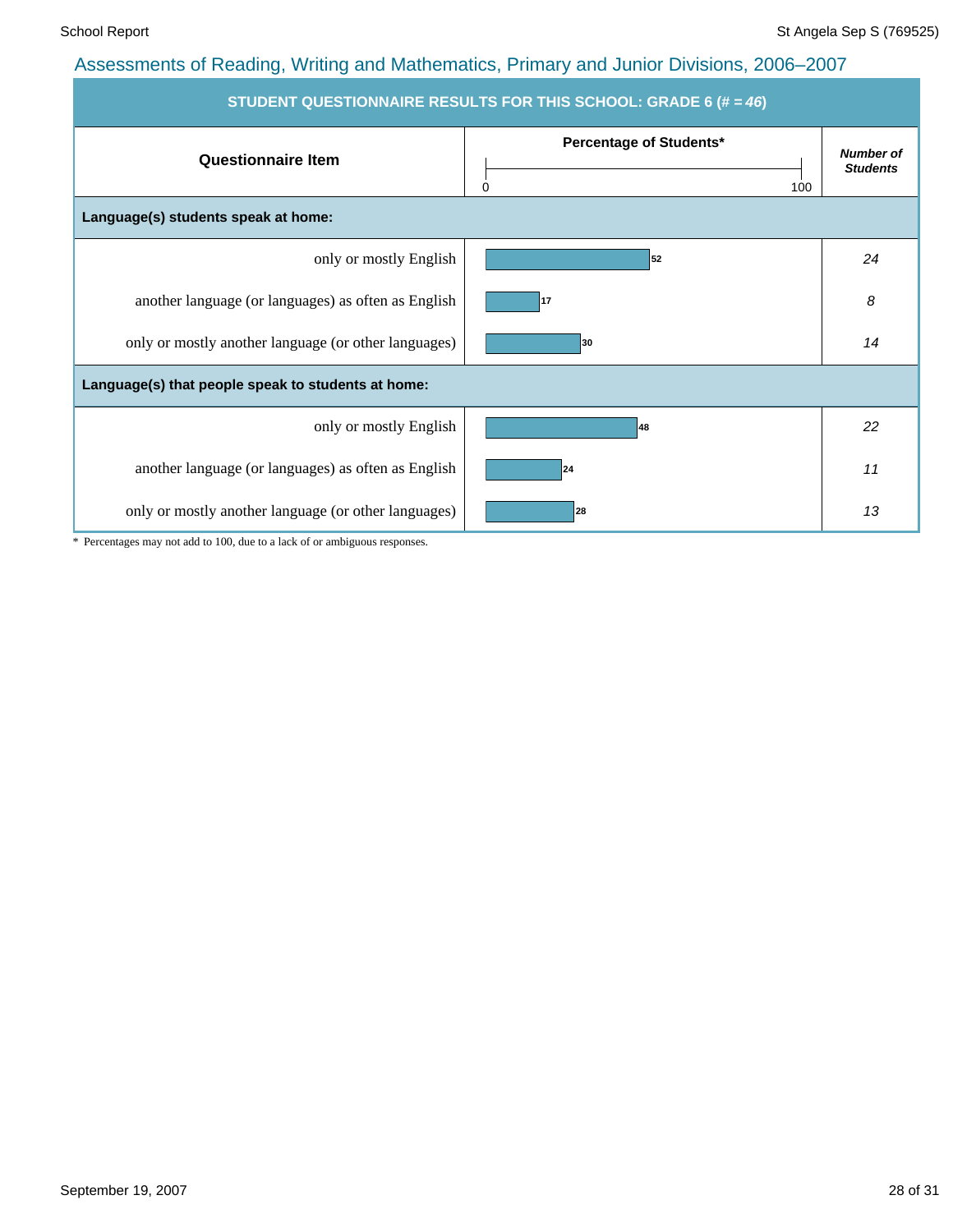|                                                                                                                        | <b>School</b>                        |                        |                      | <b>Board</b>                                                      |                                      |                                      | <b>Province</b>              |                                  |                                                           |
|------------------------------------------------------------------------------------------------------------------------|--------------------------------------|------------------------|----------------------|-------------------------------------------------------------------|--------------------------------------|--------------------------------------|------------------------------|----------------------------------|-----------------------------------------------------------|
| <b>GRADE 6: STUDENT QUESTIONNAIRE</b><br><b>RESULTS FOR SCHOOL, BOARD AND</b><br>PROVINCE (all students, female, male) | <b>Students</b><br>$= 46$<br>₹<br>y. | Female*<br>$= 23$<br>主 | $= 23$<br>Male*<br>共 | <b>All Students</b><br>$= 6744$<br>共                              | $312$<br>Female*<br>$(\sharp = 3.31$ | 432)<br>$\frac{1}{3}$<br>Male*<br>y. | All Students<br>$# = 138935$ | 68318<br>Female*<br>$\,$ II<br>主 | 615<br>$\overline{2}$<br>ΰ٥<br>$\rm H$<br><b>Rai</b><br>共 |
|                                                                                                                        |                                      |                        |                      | Percentage of Students Who Answered "Yes" to the Statements Below |                                      |                                      |                              |                                  |                                                           |
| <b>Reading</b>                                                                                                         |                                      |                        |                      |                                                                   |                                      |                                      |                              |                                  |                                                           |
| I am a good reader.                                                                                                    | 39%                                  | 35%                    | 43%                  | 59%                                                               | 60%                                  | 59%                                  | 62%                          | 65%                              | 59%                                                       |
| I like to read.                                                                                                        | 28%                                  | 30%                    | 26%                  | 42%                                                               | 51%                                  | 34%                                  | 47%                          | 55%                              | 38%                                                       |
| I read by myself at home.                                                                                              | 65%                                  | 74%                    | 57%                  | 65%                                                               | 71%                                  | 60%                                  | 66%                          | 73%                              | 60%                                                       |
| I read with someone older than me at home.                                                                             | 11%                                  | 4%                     | 17%                  | 4%                                                                | 3%                                   | 5%                                   | 4%                           | 4%                               | 4%                                                        |
| I use a computer for reading activities at school.                                                                     | 13%                                  | 17%                    | 9%                   | 15%                                                               | 13%                                  | 17%                                  | 15%                          | 15%                              | 15%                                                       |
| Writing                                                                                                                |                                      |                        |                      |                                                                   |                                      |                                      |                              |                                  |                                                           |
| I am a good writer.                                                                                                    | 37%                                  | 57%                    | 17%                  | 41%                                                               | 44%                                  | 39%                                  | 44%                          | 50%                              | 38%                                                       |
| I like to write.                                                                                                       | 50%                                  | 65%                    | 35%                  | 43%                                                               | 50%                                  | 37%                                  | 42%                          | 52%                              | 33%                                                       |
| I write by myself at home.                                                                                             | 61%                                  | 65%                    | 57%                  | 57%                                                               | 63%                                  | 51%                                  | 52%                          | 59%                              | 45%                                                       |
| Someone older than me helps me with my writing at<br>home.                                                             | 9%                                   | 4%                     | 13%                  | 9%                                                                | 7%                                   | 11%                                  | 9%                           | 8%                               | 10%                                                       |
| I use a computer for writing activities at school.                                                                     | 26%                                  | 22%                    | 30%                  | 33%                                                               | 33%                                  | 34%                                  | 35%                          | 34%                              | 35%                                                       |
| <b>Mathematics</b>                                                                                                     |                                      |                        |                      |                                                                   |                                      |                                      |                              |                                  |                                                           |
| I am good at mathematics.                                                                                              | 35%                                  | 30%                    | 39%                  | 46%                                                               | 37%                                  | 54%                                  | 49%                          | 40%                              | 58%                                                       |
| I like mathematics.                                                                                                    | 52%                                  | 48%                    | 57%                  | 47%                                                               | 39%                                  | 55%                                  | 45%                          | 37%                              | 52%                                                       |
| I use mathematics to solve problems outside school.                                                                    | 41%                                  | 43%                    | 39%                  | 35%                                                               | 31%                                  | 38%                                  | 37%                          | 34%                              | 40%                                                       |
| Someone older than me helps me with my mathematics at<br>home.                                                         | 20%                                  | 17%                    | 22%                  | 22%                                                               | 23%                                  | 21%                                  | 23%                          | 27%                              | 20%                                                       |
| I use a computer to learn mathematics at school.                                                                       | 15%                                  | 9%                     | 22%                  | 12%                                                               | 11%                                  | 12%                                  | 15%                          | 15%                              | 14%                                                       |
| I use a calculator to learn mathematics at school.                                                                     | 26%                                  | 30%                    | 22%                  | 23%                                                               | 24%                                  | 23%                                  | 24%                          | 25%                              | 23%                                                       |
| <b>Computer at home</b>                                                                                                |                                      |                        |                      |                                                                   |                                      |                                      |                              |                                  |                                                           |
| There is a computer for me to use for school work.                                                                     | 65%                                  | 65%                    | 65%                  | 79%                                                               | 81%                                  | 76%                                  | 80%                          | 82%                              | 78%                                                       |

\* Includes only students for whom gender data were available.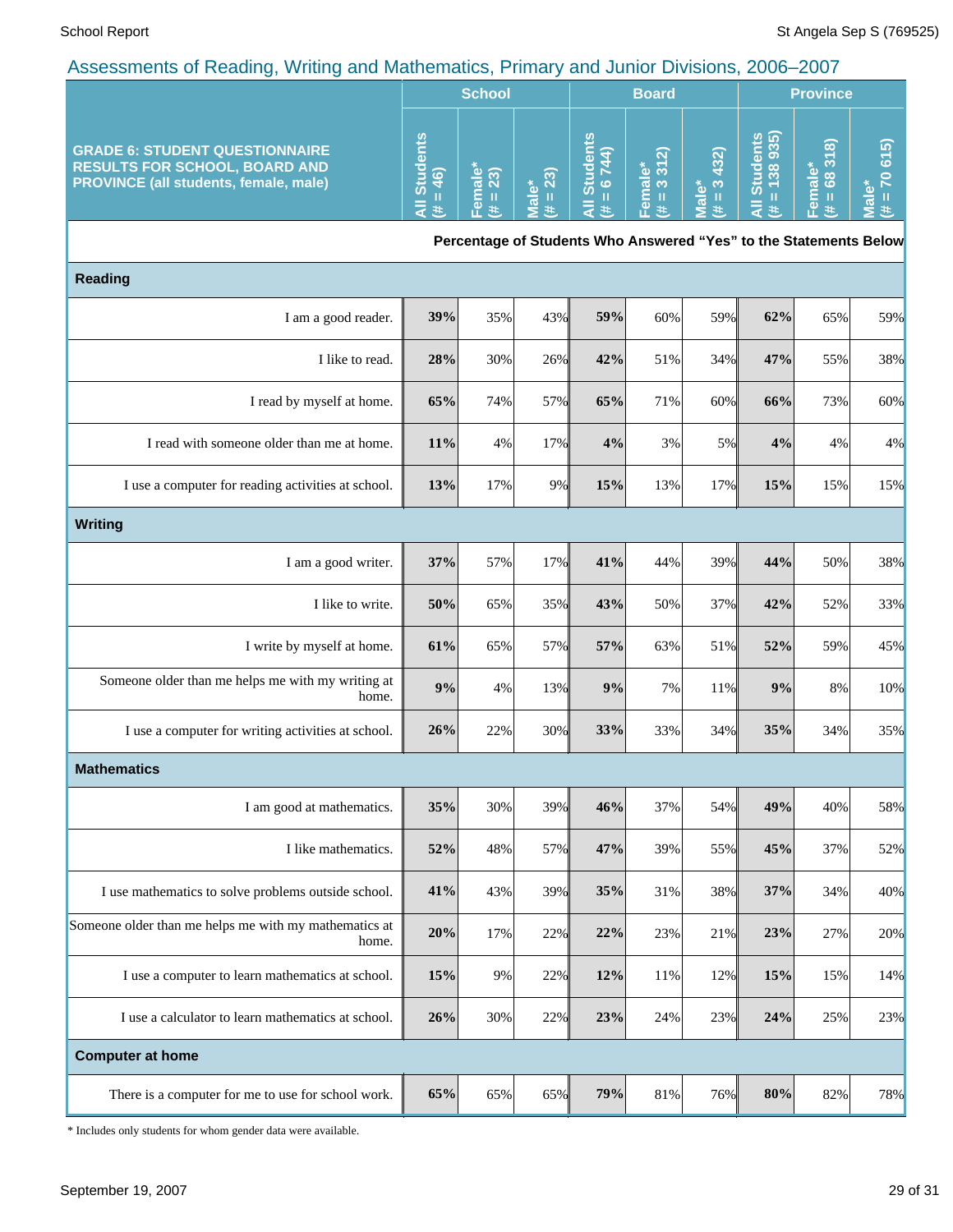|                                                                                                                        |                                             | <b>School</b>                   |                       |                                                  | $3.15$ $3.11$ $3.11$ $3.11$ $3.11$ $3.11$ $3.11$ $3.11$<br><b>Board</b> |                                                |                                               | <b>Province</b>                             |                                   |  |
|------------------------------------------------------------------------------------------------------------------------|---------------------------------------------|---------------------------------|-----------------------|--------------------------------------------------|-------------------------------------------------------------------------|------------------------------------------------|-----------------------------------------------|---------------------------------------------|-----------------------------------|--|
| <b>GRADE 6: STUDENT QUESTIONNAIRE</b><br><b>RESULTS FOR SCHOOL, BOARD AND</b><br>PROVINCE (all students, female, male) | <b>Students</b><br>$= 46$<br>$\bar{a}$<br>进 | Female*<br>$(\texttt{\#} = 23)$ | $({#} = 23)$<br>Male* | <b>Students</b><br>6 744)<br>Ш<br>$\bar{a}$<br>违 | 312<br>Female*<br>$\infty$<br>Ш<br>#                                    | 432)<br>$\infty$<br>Male*<br>$\mathbf{H}$<br>违 | Students<br>= 138 935)<br>Ш<br>$\bar{a}$<br>巷 | 318<br>Female*<br>$\overline{68}$<br>Ш<br>共 | 70 615)<br><b>Male*</b><br>Ш<br>悲 |  |
| Language(s) students speak at home:**                                                                                  |                                             |                                 |                       |                                                  |                                                                         |                                                |                                               |                                             |                                   |  |
| only or mostly English                                                                                                 | 52%                                         | 57%                             | 48%                   | 70%                                              | 69%                                                                     | 71%                                            | 82%                                           | 82%                                         | 82%                               |  |
| another language (or languages) as often as English                                                                    | 17%                                         | 17%                             | 17%                   | 19%                                              | 20%                                                                     | 19%                                            | 12%                                           | 12%                                         | 11%                               |  |
| only or mostly another language (or other languages)                                                                   | 30%                                         | 26%                             | 35%                   | 10%                                              | 11%                                                                     | 10%                                            | 6%                                            | 6%                                          | 7%                                |  |
| Language(s) that people speak to students at home:**                                                                   |                                             |                                 |                       |                                                  |                                                                         |                                                |                                               |                                             |                                   |  |
| only or mostly English                                                                                                 | 48%                                         | 48%                             | 48%                   | 57%                                              | 55%                                                                     | 59%                                            | 77%                                           | 76%                                         | 77%                               |  |
| another language (or languages) as often as English                                                                    | 24%                                         | 22%                             | 26%                   | 23%                                              | 23%                                                                     | 22%                                            | 12%                                           | 12%                                         | 11%                               |  |
| only or mostly another language (or other languages)                                                                   | 28%                                         | 30%                             | 26%                   | 20%                                              | 22%                                                                     | 19%                                            | 12%                                           | 11%                                         | 12%                               |  |

\* Includes only students for whom gender data were available.

\*\* Percentages may not add to 100, due to a lack of or ambiguous responses.